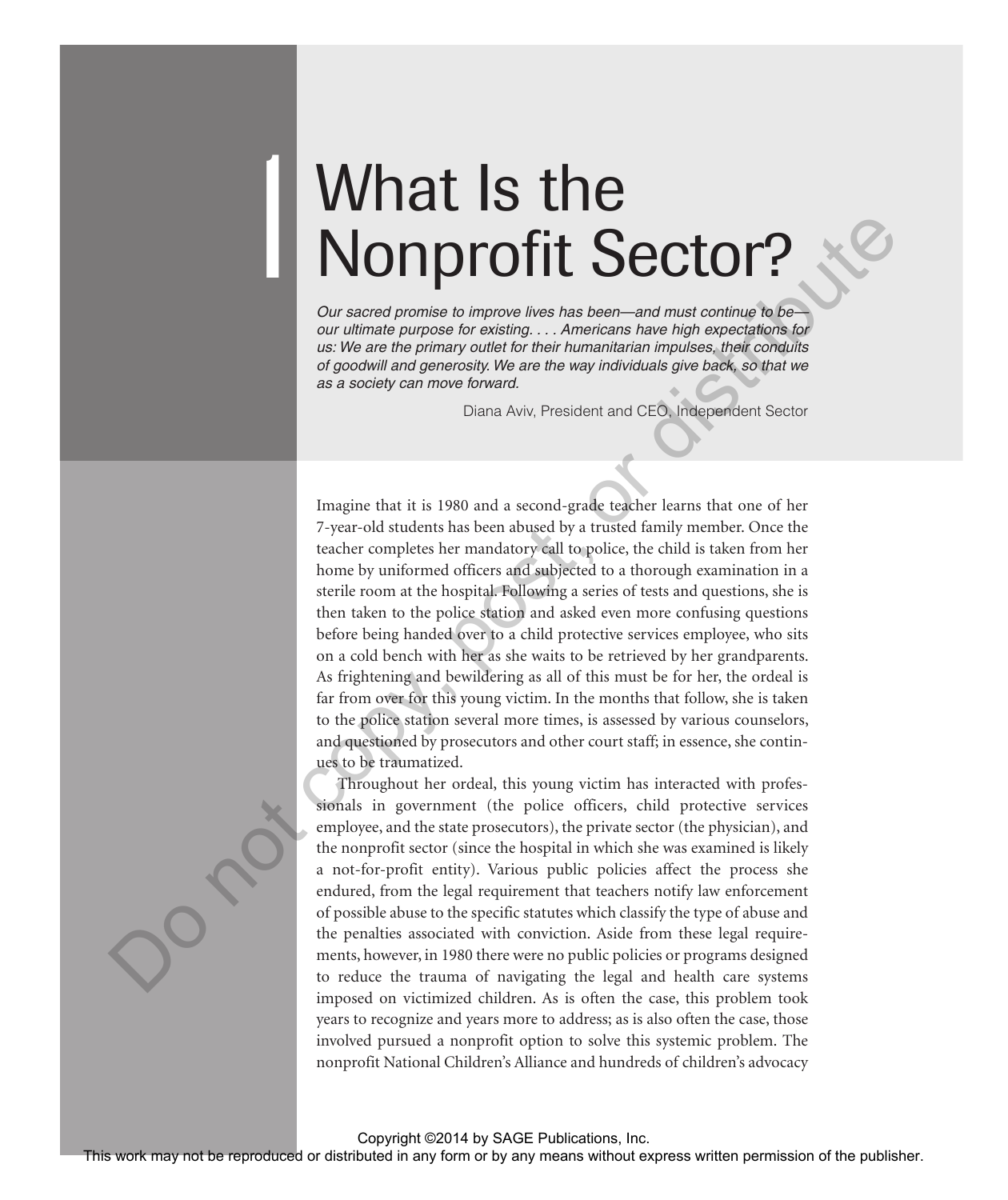#### **POLICY IMPLICATIONS OF NONPROFIT ORGANIZATIONS**

- Nonprofits are inextricably linked to public policy.
- Our history as a British colony facilitates our understanding of the origins of the U.S. nonprofit sector, e.g. through the impact of the Statute of Charitable Uses and the Revolutionary spirit which defined the Constitution and also informs the proclivity for both voluntary and government action.
- The nonprofit sector has grown dramatically in size in recent years and represents a diversity of interests. This leads to competition for resources and for attention from policymakers.
- U.S. tax policy is also relevant for the growth and diversity of the sector, particularly with regard to the incentives for the development of philanthropic foundations and their ability to direct resources.

centers have been developed nationwide to provide that systemic solution through provision of child-centered services; most of these centers are nonprofits and are discussed further below.

#### **NONPROFITS AND PUBLIC PROBLEMS**

 As will be discussed throughout this book, nonprofit organizations in the United States address public problems and are imbued with public policy. It is impossible to understand the formation, operation, and management of nonprofits without a commensurate understanding of the public policy context they inhabit. Not-for-profit organizations both act and are acted upon with regard to public policy; in order to pursue their missions, they often advocate for government support and must comply with government mandates. The nonprofit sector has a symbiotic relationship with public policy—each is influenced to varying degrees by the other; this is the central theme of our book. Nonprofits are inextricably linked to public policy, and understanding the relationship between the two is a significant factor in successful nonprofit management. Neveroth sure in exterior in the repression or distributed or distributed in any form or any means when the repression or the repression or the publisher. This any means when the publisher or the publisher and the publish

 For example, let us return to the issue of child abuse. Although there is now nearly universal recognition of child abuse as a public problem in the U.S., that was not always the case. In fact, the first case of child abuse was prosecuted in 1874 under an animal cruelty statute because at the time there was no law aimed specifically at the protection of children. As a result of this case the first child protective services agency, the nonprofit New York Society for the Prevention of Cruelty to Children (NYSPCC), was formed in 1875 by Henry Bergh and Elbridge Gerry.<sup>1</sup> By 1908, similar societies were in existence in 44 states, as well as Great Britain and most other European countries plus India, South Africa, Australia, and South America.<sup>2</sup> By the mid-1940s, city, county, and state government agencies had taken over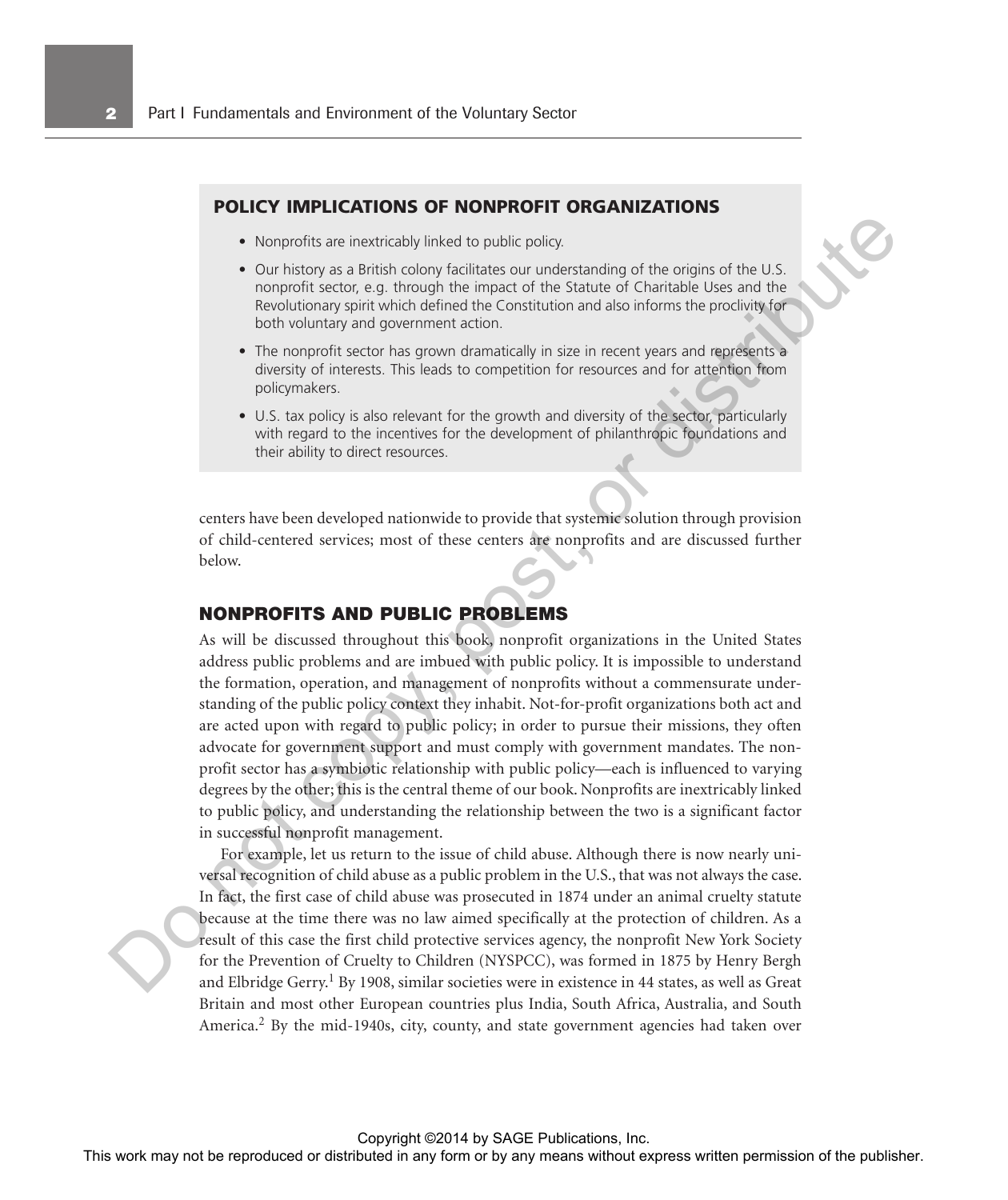most of the primary tasks of the nonprofit Societies for the Prevention of Cruelty to Children (SPCC), which from that time forward have served in partnership with government in the protection of children.<sup>3</sup>

 This is one of many examples in which nonprofit action helped define as well as address a public problem. SPCC agencies were on the leading edge of delivery of services to abused children—receiving complaints, conducting investigations, and taking cases to trial—prior to adoption of legislation stipulating specific protections for children; most subsequent child abuse legislation can be traced back to their advocacy efforts. 4 These organizations were in effect changing public policy by taking responsibility for a public problem in the 1870s. More than a century later, Bud Cramer, then district attorney for Madison County, Alabama, and his colleagues organized a new nonprofit response to child abuse—namely the alleviation of the trauma of prosecution inflicted on child victims of sexual abuse, such as the little girl described in the opening vignette. Through Cramer's leadership and the efforts of many volunteers, the National Children's Advocacy Center (NCAC) was established in Huntsville, Alabama, in 1985.

 NCAC has become a model for centers throughout the United States and other countries<sup>5</sup>, and led to the creation of National Children's Alliance (NCA), which provides information "and technical assistance to promote the development and operation of children's advocacy centers (CACs) across the United States."<sup>6</sup> Children's advocacy centers provide an alternative and collaborative approach to standard criminal justice procedures in the handling of child abuse cases. A children's advocacy center is a centralized, childfriendly facility in which law enforcement, social services, legal, medical, victims' advocate, and counseling professionals come together as a team to interview, examine, and provide support services to child victims. Importantly, as noted earlier, most children's advocacy centers are nonprofit organizations.

 While many think of nonprofits and their involvement in public policy as relatively new phenomena, not-for-profit organizations have taken on public roles and purposes for generations. Indeed, by 1835, Alexis de Tocqueville had observed that Americans were constantly forming civil associations: "If it is proposed to inculcate some truth or to foster some feeling by the encouragement of a great example, they form a society."<sup>7</sup> By the time of Tocqueville's writing, public work was already being facilitated through the efforts of nonprofit organizations including churches, museums, colleges, and universities. As Hammack explains, there was little government opposition to nonprofit organizations in the early decades of the nineteenth century. Most courts and legislatures by this time "had accepted the view that nongovernment, nonprofit organizations provided essential services, reinforced religious education in ways important to civil peace, reduced the need for tax-supported government action, permitted variety and flexibility in the provision of services."<sup>8</sup> The results of the results of the results of the results with the results of the results are the results with the results of the results with the results of the results and the results of the results are the results of th

 Examples of the varied influence of the nonprofit sector in the realm of public policy, therefore, abound in American history. The American Red Cross delivered direct services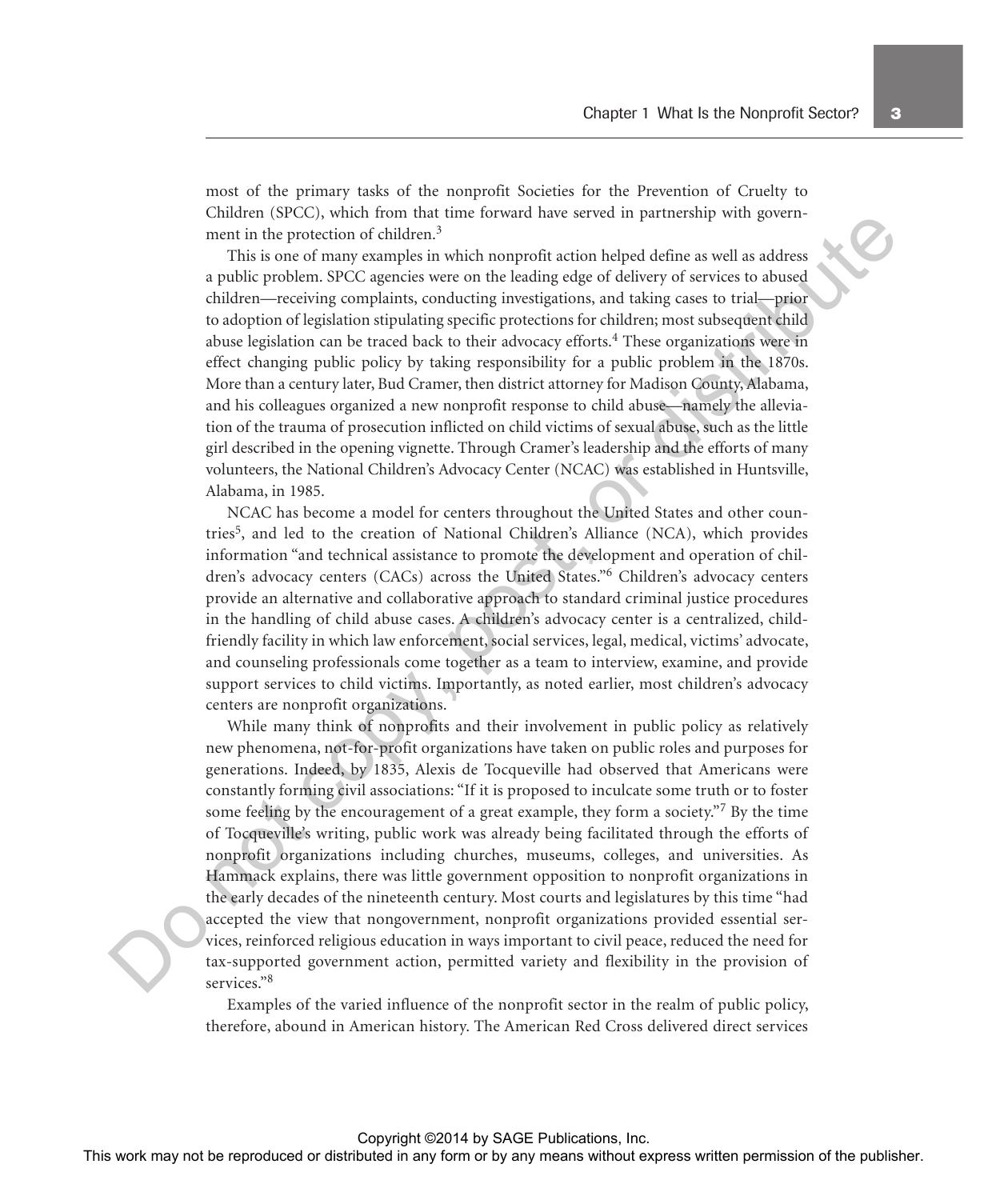to victims of forest fires as early as 1881, and in 1958 the policy advocacy efforts of the Child Welfare League of America facilitated federal legislation requiring states to hire fulltime child welfare caseworkers. An example of nonprofit influence on public policy through the court system comes from the Police Foundation's research on the use of deadly force. Their findings were extensively cited in the 1985 U.S. Supreme Court decision *Tennessee v. Garner,* which modernized police policy by reserving the use of deadly force by officers to cases in which a life is threatened. Each of these examples illustrates the ways in which public policy has been encouraged, informed, tested, or delivered by nonprofit entities.

 Since all nonprofits operate within the public policy arena, it is critical for those working in not-for-profit organizations as well as in government entities to understand the very important role that nonprofits play. Similarly, it is important to recognize that public policy influences nonprofit organizations and their management. From their tax status, to the federal policies that affect their personnel practices, to the mandates required by government contracts, not-for-profit organizations are both guided and limited by public policies as they pursue their missions; they affect and are affected by public policy.

 It is the aim of this book to set the work of nonprofit organizations firmly within the milieu of public policy and to highlight the fact that effective nonprofit management requires a keen understanding of the complex relationship between the nonprofit sector and the policy world. In order to meet the broader needs of society it is essential that not-forprofit organizations and the public agencies that work with them are able to successfully navigate this complexity.

#### **WHAT IS A NONPROFIT?**

 Nonprofit organizations are generally understood to provide goods or services but are neither private businesses nor government operated. The term "nonprofit," however, is a misnomer. These organizations can and often do have revenues that exceed expenditures—that is, they make a profit—but the distinction between nonprofits and private business is that nonprofits must retain excess revenues for the benefit of the organization; excess revenues in private business are distributed to owners/shareholders. Not-for-profit is therefore a more precise descriptor, but the two are used interchangeably throughout this text. While "nonprofit" is the more dominant term throughout the general literature, other terms sometimes used include "charitable," "voluntary," or "philanthropic organizations." All refer to the same type of tax-exempt organizations, and exemption from taxes is the primary characteristic that affects legal designation of nonprofits and the rules and regulations pertaining to them. Using the computer system with the repression of the reproduced or distributed in any form of the reproduced or distributed in any form of the results of the results of the results of the results of the results of the res

 As will be discussed in greater detail in Chapter 4, a determination letter from the Internal Revenue Service (IRS) is considered the primary document needed for legal recognition as a tax-exempt organization. According to the IRS, however, nonprofit status is actually a concept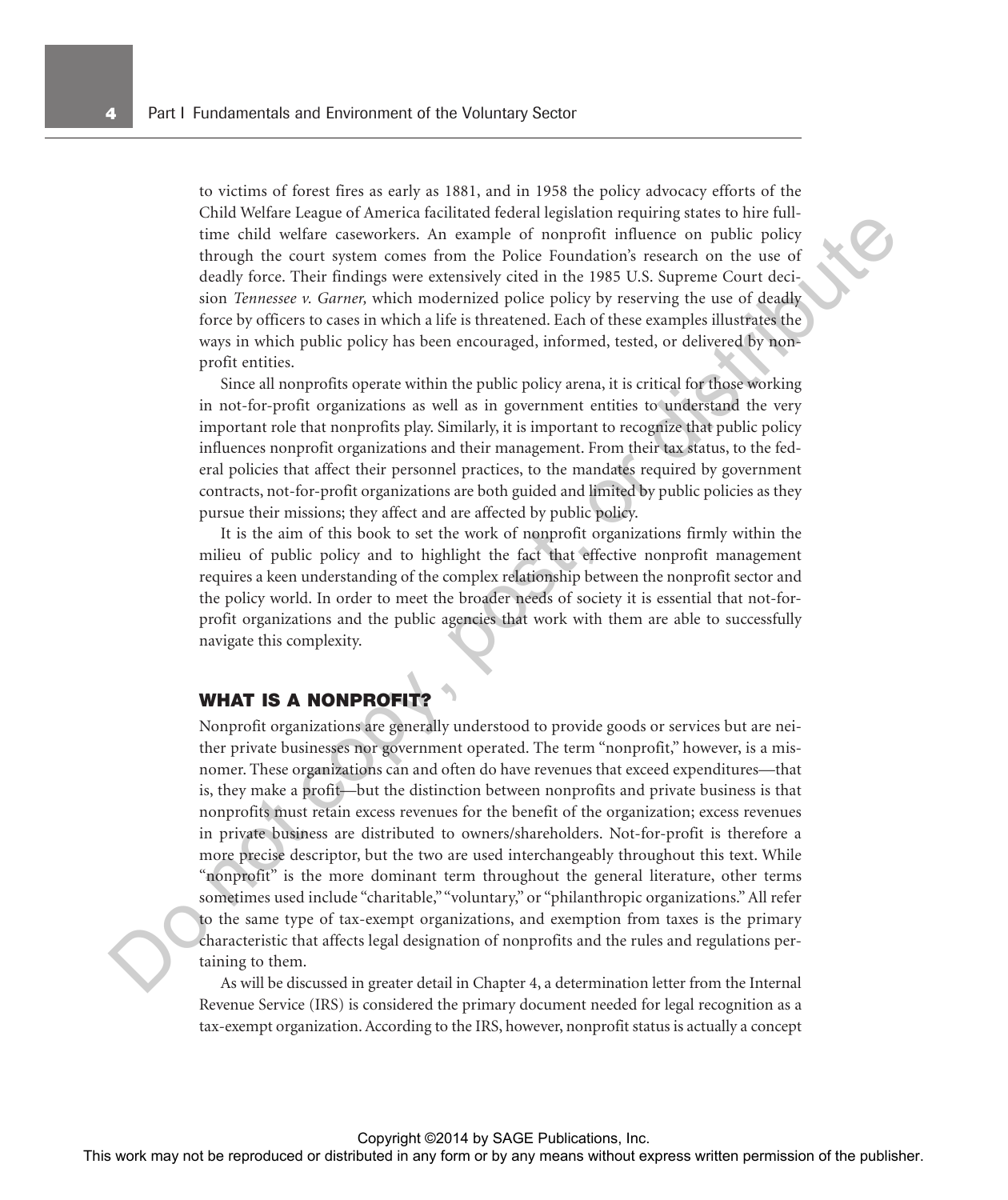of state law; registration within a certain state grants the organization certain benefits with regard to exemption from state taxes. Exemption from federal income tax requires separate action and compliance with additional requirements. Exemption from local, state, and federal income taxes are significant incentives for the development of not-for-profit organizations, but first and foremost, nonprofits exist to address a public problem or need that, for whatever reason, is not adequately served through government or the private market. Theories on the reasons why nonprofits are more attractive options than governments and markets are the focus of Chapter 3.

#### **Public Charities**

 At this point it is important to distinguish among the different types of nonprofits, since it is their classification according to the Internal Revenue Code (IRC) that gives most nonprofits their legal recognition. Public charities are those organizations recognized under section  $501(c)(3)$  of the IRC whose purposes generally fall into the categories of religious, charitable, scientific, literary, or educational endeavors. At 63.7 percent of all tax-exempt organizations in 2009, public charities represent by far the largest category of not-for-profit organizations (see Figure 1.1 on page 15). As such, most practitioners and researchers in the nonprofit sector focus their efforts upon organizations classified as public charities. This is not surprising as charitable purposes are the foundation for the nonprofit sector dating back as early as 1601 when Queen Elizabeth I accepted the Statute of Charitable Uses: Figure 10.1 When the reproduced or distributed in any form or by any form or by any form or by any form or by any form or by any means which are all the publisher. The control or the figure or the publisher any form or by

 . . . some for relief of aged, impotent, and poor people, some for maintenance of sick and maimed soldiers and mariners, schools of learning, free schools, and scholars in universities, some for repair of bridges, ports, havens, causeways, churches, seabanks, and highways, some for education and preferment of orphans, some for or towards relief stock or maintenance for houses of correction, some for marriages of poor maids, some for support, aid and help of young tradesmen, handicraftsmen, and persons decayed, and others for relief or redemption of prisoners or captives, and for aid or ease of any poor inhabitant concerning payment of Fifteens [a tax], setting out of soldiers and other taxes....<sup>9</sup>

 The statute was adopted in order to delineate the relationship between church and state since churches were the primary vehicle through which charitable endeavors were accomplished. Following English law, early American churches remained the dominant providers of charity in the colonies and later within independent states. Accordingly, the Statute of Charitable Uses was instrumental in establishing the boundaries of tax-exempt activity by enumerating what would generally be considered public purposes and benefits provided by charities and it continues to affect the legal perspective of what is and is not acceptable activity by charitable organizations today.<sup>10</sup> See Going Global 1.1 for further discussion of British and other international influences on the origins of the U.S. nonprofit sector.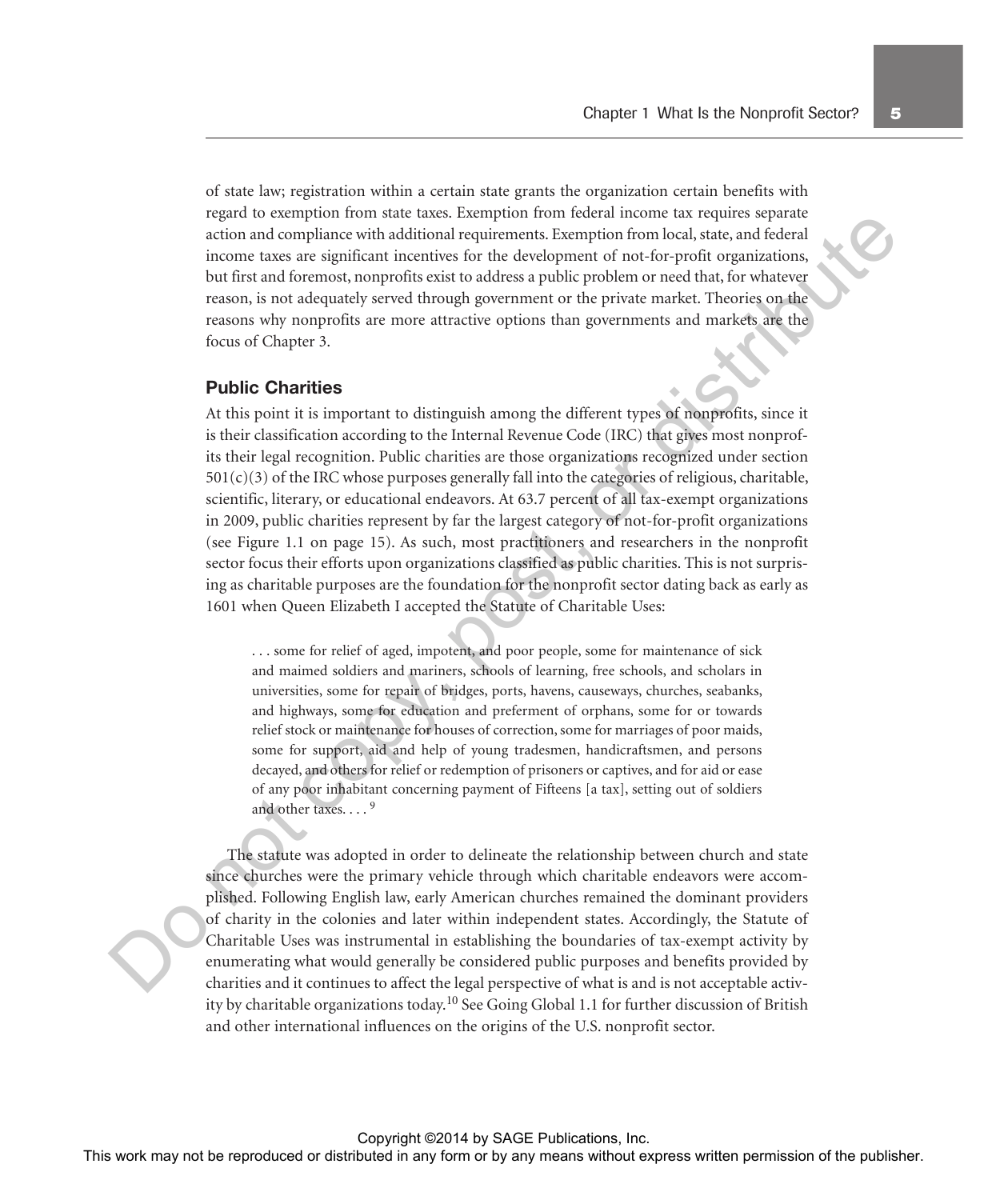

# **GOING GLOBAL 1.1**

## International Influences on Early U.S. Nonprofits

While efforts of U.S. nonprofits overseas will be highlighted throughout the text, it is useful initially to consider the influence of international policies on voluntary organizations in colonial and post-Revolutionary America.

The Statute of Charitable Uses—while quaint in its language—was British policy adopted in the seventeenth century that continues to have a lasting influence on how nonprofit organizations are organized and viewed by government in the U.S. The enumeration of what were considered "legitimate objects of charity" had a profound and lasting impact on what U.S. legislative and judicial authorities would consider to be tax-exempt activities.

The power of the Catholic Church in areas of the New World controlled by Spain and France coupled with the dominance of the Anglican Church throughout the British Empire led to the formal policy, and commonly held public opinion throughout the British colonies that there should be one religion and that the church should be supported by taxes. This resulted in the church essentially operating as an arm of the government, providing education and human services in addition to religious services to citizens. With religious diversity already established in many parts of colonial America, by the early eighteenth century even those who continued to believe that there should be a single religion established by government were unable to agree as to which should be the one official church. Subsequently, religious and political leaders such as Cotton Mather and Benjamin Franklin became effective advocates for voluntary societies. Mather's *Essays to Do Good*—which are believed to be the inspiration for Franklin's collection of Silence Dogood letters—is believed to be the first American tutorial on the benefits of establishing voluntary societies. Because Cotton Mather wanted the Puritan church to be the official religion, which was not possible given the British policy regarding the sole authority of the Anglican Church, he sought the only avenue he saw open for Puritan social influence by promoting collective action outside of government or religion. **THE SECURE CONSUL 1.1**<br>
International Influences on<br>
Early U.S. Nonprofits<br>
when the reproduced in any form or beinging and any operators with a<br>significant in any of the publisher of the publisher of the publisher of<br>
i

After gaining independence from Great Britain (and the Church of England), citizens of the new United States had galvanized their preference for limited government; the First Amendment to the Constitution reflects the correspondingly prevalent sentiment in opposition to an established religion. The voluntary associations promoted and established in the early to mid-1700s were thus an attractive conduit through which to provide collective goods and services; this penchant for voluntary action has deep historical roots grown from international seeds.

International seeds continued to take root, for example, in the case of the ASPCA. Established in 1824, England's Royal Society for the Prevention of Cruelty to Animals (RSPCA) spawned the establishment of New York's SPCA when Henry Bergh (also responsible for NYSPCC, discussed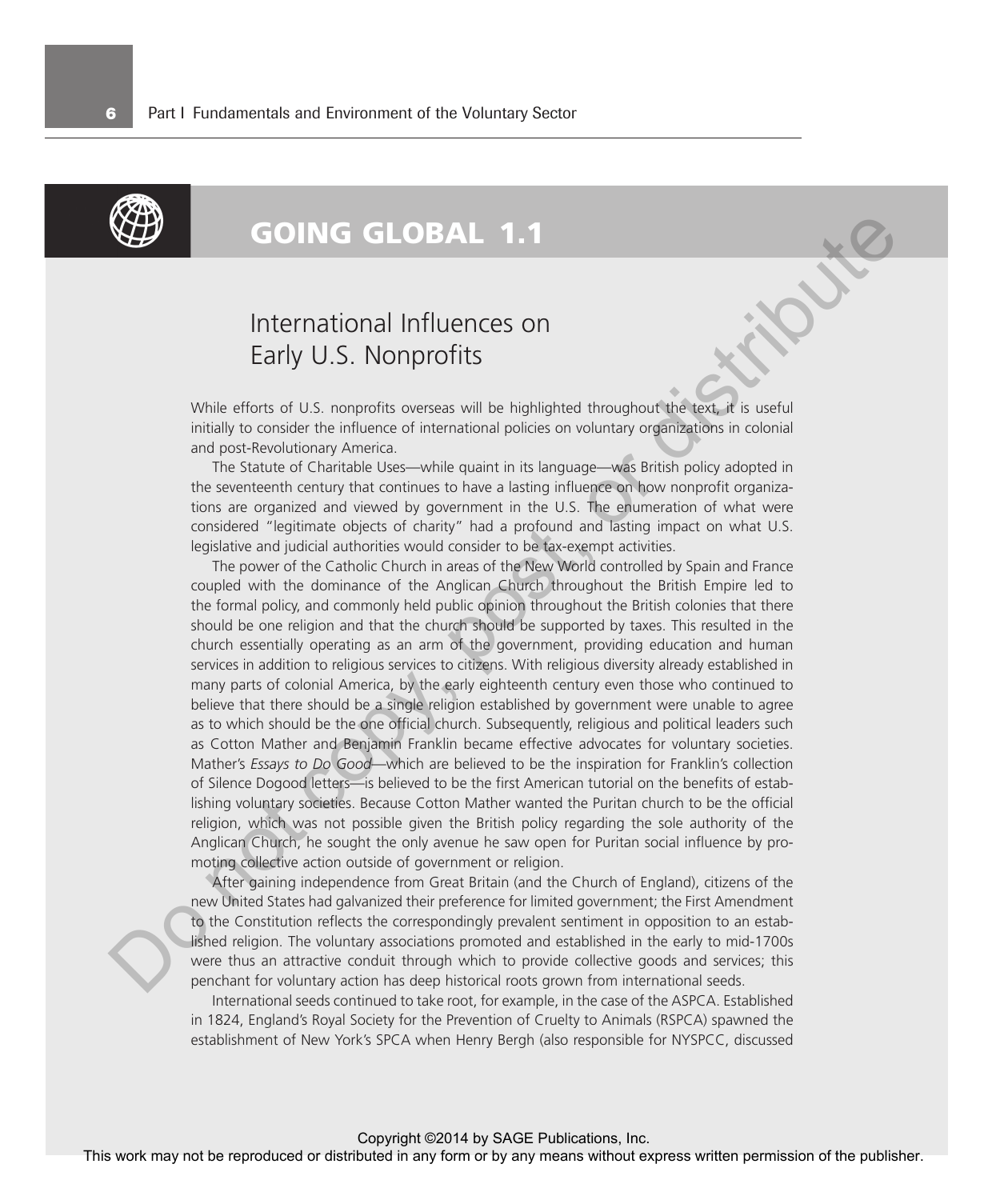previously) met with the Earl of Harrowby—then president of the RSPCA—on a visit to London in the mid-1860s. Bergh's mortification at witnessing bullfighting on a visit to Spain, the inhumane treatment of animals he saw while a diplomat to Russia, and the notes he gleaned from the success of England's RSPCA all culminated in 1866 when the New York legislature passed a charter incorporating the nonprofit ASPCA on April 10; nine days later it adopted the nation's first anti-cruelty law.

For more information on the history of the U.S. nonprofit sector, see *Making the Nonprofit Sector in the United States,* edited and annotated by David Hammack. Additional information on the history of RSPCA and ASPCA can be found at www.spcai.org and www.apsca.org.

 Today, the terms "charitable organization" and "public charity" are applied to organizations which provide a large and diverse array of public goods and services. The terms are loosely applied and routinely thought to encompass all organizations exempt from tax under section  $501(c)(3)$  of the Internal Revenue Code. However, private foundations—which are not public charities—are also most often classified as  $501(c)(3)$  organizations but are regulated much differently from charities. The growth in the number of these organizations is also reflected in Figure 1.1, and they are discussed further below. This muddied distinction can be linked to the Statute of Charitable Uses, as it is the specific listing of what constitutes a tax deductible contribution that results in most  $501(c)(3)$  organizations being referred to as charities. Section 170 of the IRC (which creates the tax deduction) defines charitable contributions using the same language as in section  $501(c)(3)$  to identify eligible organizations<sup>11</sup>. Accordingly, what distinguishes a public charity from other 501(c)(3) nonprofits is not clear in the regulations, leading to a general misconception that only public charities are organized under section  $501(c)(3)$  of the IRC.<sup>12</sup> personality mix in the cart of the publishering in any form or the publishering in the response of the results of the results of the state or distributed in any form or by any means of the publishering and the publisherin

#### **Other 501(c) Nonprofits**

 Today, of course, the voluntary sector includes more than public charities. Not-for-profit organizations encompass a broad spectrum of activities. The second largest category of taxexempt organizations are those incorporated under IRC section  $501(c)(4)$ —civic leagues, social welfare organizations, and local associations of employees such as AARP, the NAACP, and Rotary Clubs. Unlike  $501(c)(3)$  organizations, those organized under section  $501(c)(4)$ are allowed greater latitude with regard to lobbying and political activity. However, only certain volunteer fire departments and veterans' organizations described in section 501(c) (4) are eligible to receive tax-deductible contributions, whereas most charities described in section 501(c)(3) are eligible to receive tax-deductible contributions.<sup>13</sup> A list of the major categories of tax-exempt organizations other than those organized under section  $501(c)(3)$ is included in Table 1.1.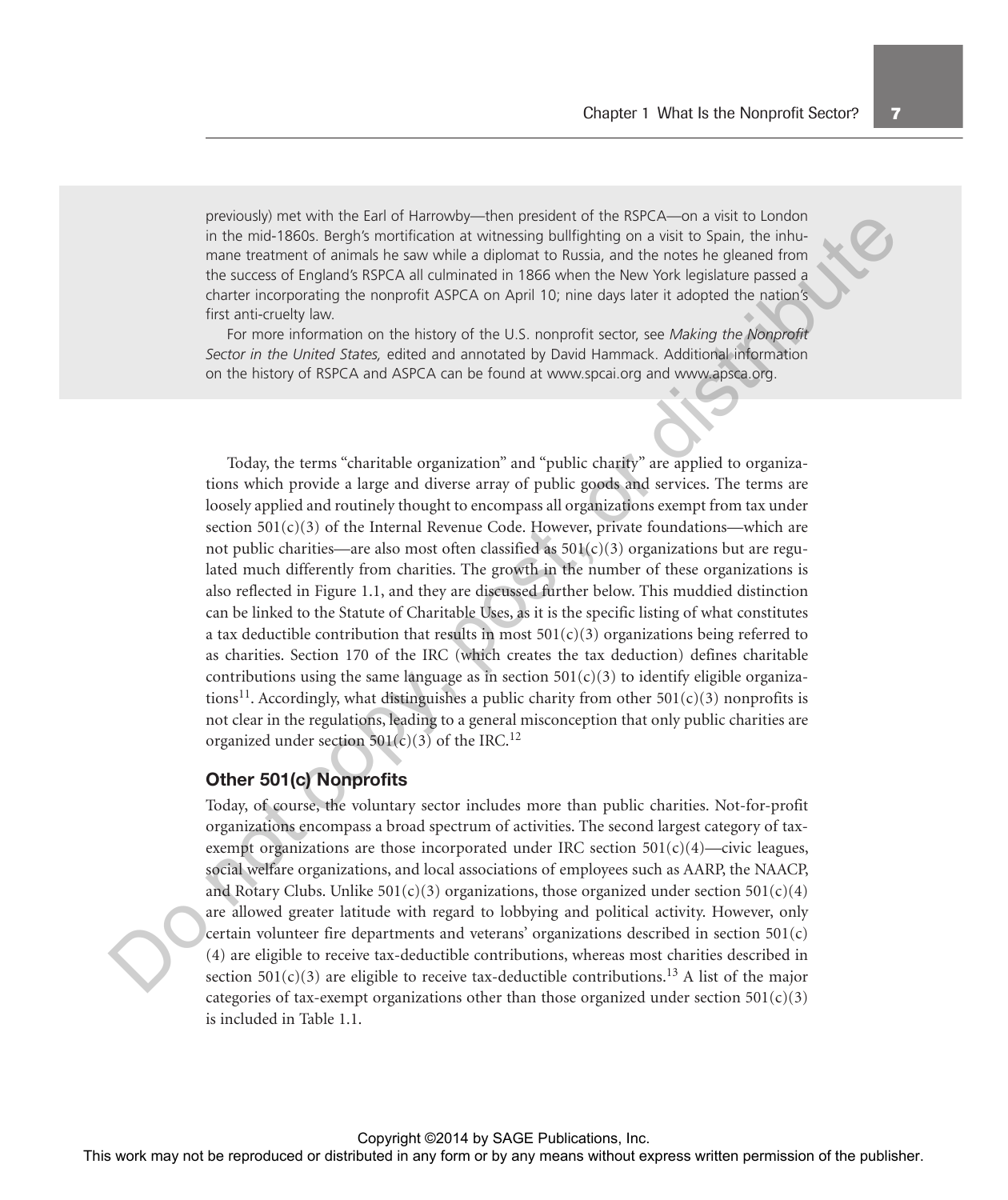| <b>TABLE 1.1</b> |  |
|------------------|--|
|                  |  |
|                  |  |

#### **Other 501(c) Nonprofit Organizations, 1999 and 2009**

|                                                                                                                                                                                                                                                                                                                                                                                                                                                                                                                                                                        |                              | 1999                                       |                    | 2009                     |                  |
|------------------------------------------------------------------------------------------------------------------------------------------------------------------------------------------------------------------------------------------------------------------------------------------------------------------------------------------------------------------------------------------------------------------------------------------------------------------------------------------------------------------------------------------------------------------------|------------------------------|--------------------------------------------|--------------------|--------------------------|------------------|
|                                                                                                                                                                                                                                                                                                                                                                                                                                                                                                                                                                        | <b>IRC</b><br><b>Section</b> | <b>Number</b><br>of Orgs                   | $%$ of All<br>Orgs | <b>Number</b><br>of Orgs | % of All<br>Orgs |
| Civic leagues, social welfare<br>orgs, etc.                                                                                                                                                                                                                                                                                                                                                                                                                                                                                                                            | 501(c)(4)                    | 124,774                                    | 10.4%              | 111,849                  | 7.1%             |
| Fraternal beneficiary<br>societies                                                                                                                                                                                                                                                                                                                                                                                                                                                                                                                                     | 501(c)(8)                    | 103,725                                    | 8.6%               | 77,811                   | 4.9%             |
| Business leagues, chambers<br>of commerce, etc.                                                                                                                                                                                                                                                                                                                                                                                                                                                                                                                        | 501(c)(6)                    | 70,718                                     | 5.9%               | 72,801                   | 4.6%             |
| Labor, agricultural,<br>horticultural orgs                                                                                                                                                                                                                                                                                                                                                                                                                                                                                                                             | 501(c)(5)                    | 60,530                                     | 5.0%               | 56,292                   | 3.6%             |
| Social and recreational clubs                                                                                                                                                                                                                                                                                                                                                                                                                                                                                                                                          | 501(c)(7)                    | 56,429                                     | 4.7%               | 57,255                   | 3.6%             |
| Posts or organizations of<br>war veterans                                                                                                                                                                                                                                                                                                                                                                                                                                                                                                                              | 501(c)(19)                   | 34,608                                     | 2.9%               | 34,593                   | 2.2%             |
| All other 501(c) nonprofits                                                                                                                                                                                                                                                                                                                                                                                                                                                                                                                                            |                              | 41,909                                     | 3.5%               | 43,223                   | 2.7%             |
| Total Other 501(c)<br>Nonprofits                                                                                                                                                                                                                                                                                                                                                                                                                                                                                                                                       |                              | 492,693                                    | 41.0%              | 453,824                  | 28.7%            |
| Total 501(c)(3) Public<br>Charities                                                                                                                                                                                                                                                                                                                                                                                                                                                                                                                                    |                              | 631,902                                    | 52.5%              | 1,006,670                | 63.7%            |
| Total 501(c)(3) Private<br>Foundations                                                                                                                                                                                                                                                                                                                                                                                                                                                                                                                                 |                              | 77,978                                     | 6.5%               | 120,617                  | 7.6%             |
| Source: National Center for Charitable Statistics, Retrieved from http://nccsdataweb.urban.org/PubApps/profile1.<br>php?state=US<br><b>Foundations</b><br>As mentioned previously, most foundations are classified as $501(c)(3)$ organizations but are                                                                                                                                                                                                                                                                                                                |                              |                                            |                    |                          |                  |
| differentiated from public charities by the IRS; they are subject to more stringent regula-<br>tions, as discussed in Chapter 4. In 2009, private foundations comprised 7.6 percent of all<br>nonprofits, and 10.7 percent of organizations classified as tax-exempt under section 501(c)<br>(3). The nonprofit Foundation Center is the leading authority and resource for and about<br>foundations in the United States (see Box 1.2). While the IRS distinguishes primarily<br>between operating and grantmaking foundations (see Table 1.2), the Foundation Center |                              |                                            |                    |                          |                  |
| This work may not be reproduced or distributed in any form or by any means without express written permission of the publisher.                                                                                                                                                                                                                                                                                                                                                                                                                                        |                              | Copyright ©2014 by SAGE Publications, Inc. |                    |                          |                  |

#### **Foundations**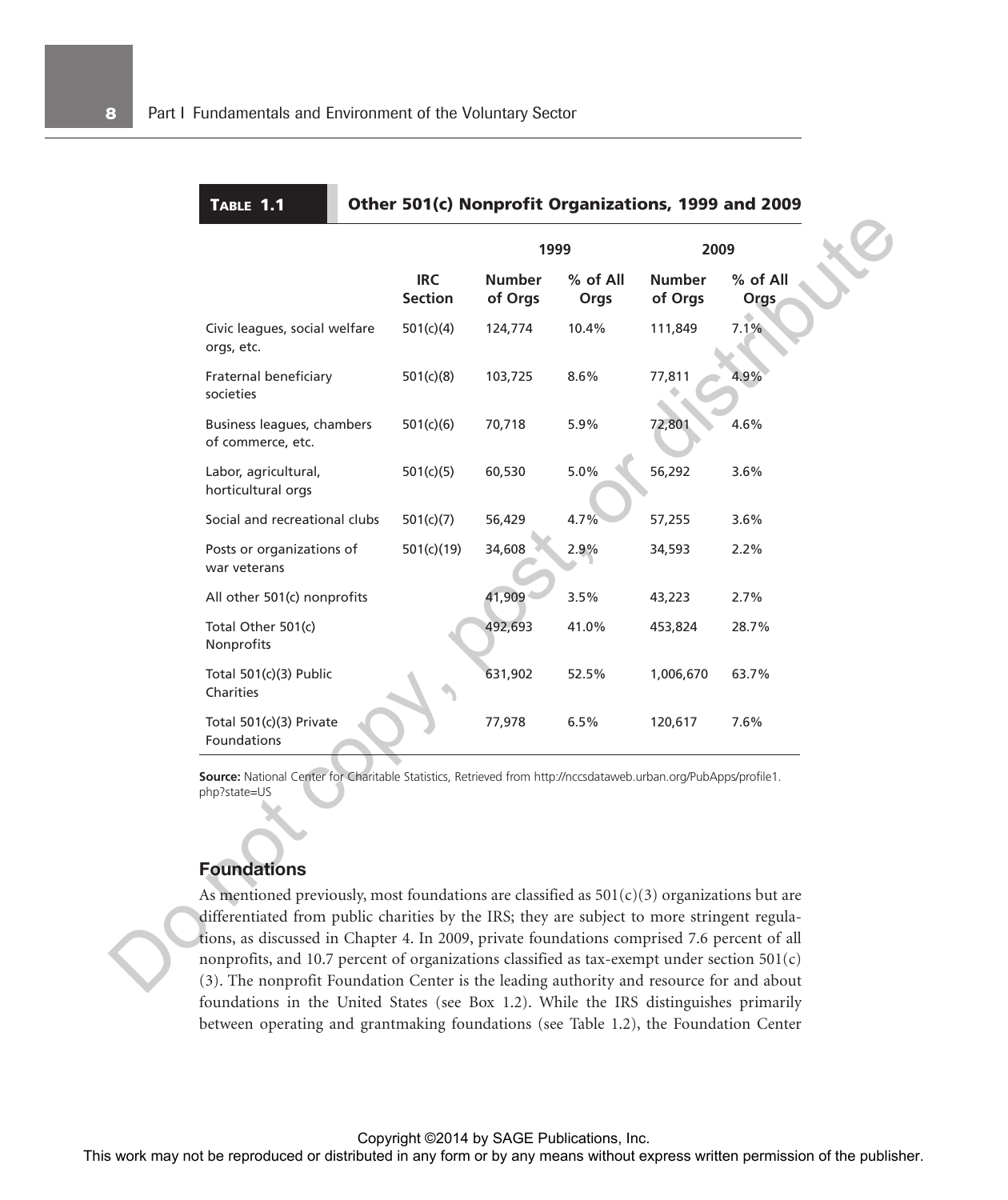| <b>Type of Foundation</b>                                                              | Source of Funds to Establish                                                                                                                                                                                                                                                                                                                                                                                                                                                                                                                                                                                                                                                                                                                      | <b>Method of Dispersal</b><br>of Funds |
|----------------------------------------------------------------------------------------|---------------------------------------------------------------------------------------------------------------------------------------------------------------------------------------------------------------------------------------------------------------------------------------------------------------------------------------------------------------------------------------------------------------------------------------------------------------------------------------------------------------------------------------------------------------------------------------------------------------------------------------------------------------------------------------------------------------------------------------------------|----------------------------------------|
| Independent (family)<br>foundation                                                     | Individual or family gifts or<br>bequests                                                                                                                                                                                                                                                                                                                                                                                                                                                                                                                                                                                                                                                                                                         | Grants                                 |
| Operating (private)<br>foundation                                                      | Individual or family gifts or<br>bequests                                                                                                                                                                                                                                                                                                                                                                                                                                                                                                                                                                                                                                                                                                         | Operate own programs                   |
| Corporate foundation                                                                   | Assets from a publicly held<br>company                                                                                                                                                                                                                                                                                                                                                                                                                                                                                                                                                                                                                                                                                                            | Grants                                 |
| Corporate operating<br>foundation                                                      | Assets from a publicly held<br>company                                                                                                                                                                                                                                                                                                                                                                                                                                                                                                                                                                                                                                                                                                            | Operate own programs                   |
| Public foundation                                                                      | Government grants, individuals,<br>foundations                                                                                                                                                                                                                                                                                                                                                                                                                                                                                                                                                                                                                                                                                                    | Grants                                 |
|                                                                                        |                                                                                                                                                                                                                                                                                                                                                                                                                                                                                                                                                                                                                                                                                                                                                   |                                        |
| dent foundations do not employ staff; the donor and/or family members manage resources | grantmaking as their primary purpose. Funding generally comes from multiple sources<br>including government grants, individuals, and private foundations. <sup>15</sup><br>The Foundation Center identifies four types of private foundations: 1) independent<br>foundations; 2) operating foundations; 3) corporate foundations; and 4) corporate operat-<br>ing foundations. Independent foundations (also referred to as family foundations) com-<br>prise nearly 89 percent of the foundations in the Foundation Center database. These foun-<br>dations are established by individuals or families through large gifts or bequests of funds,<br>stocks, and properties, and are varied in size, scope, and types of interests. Most indepen- |                                        |

 **TABLE 1.2 Foundation Types at a Glance**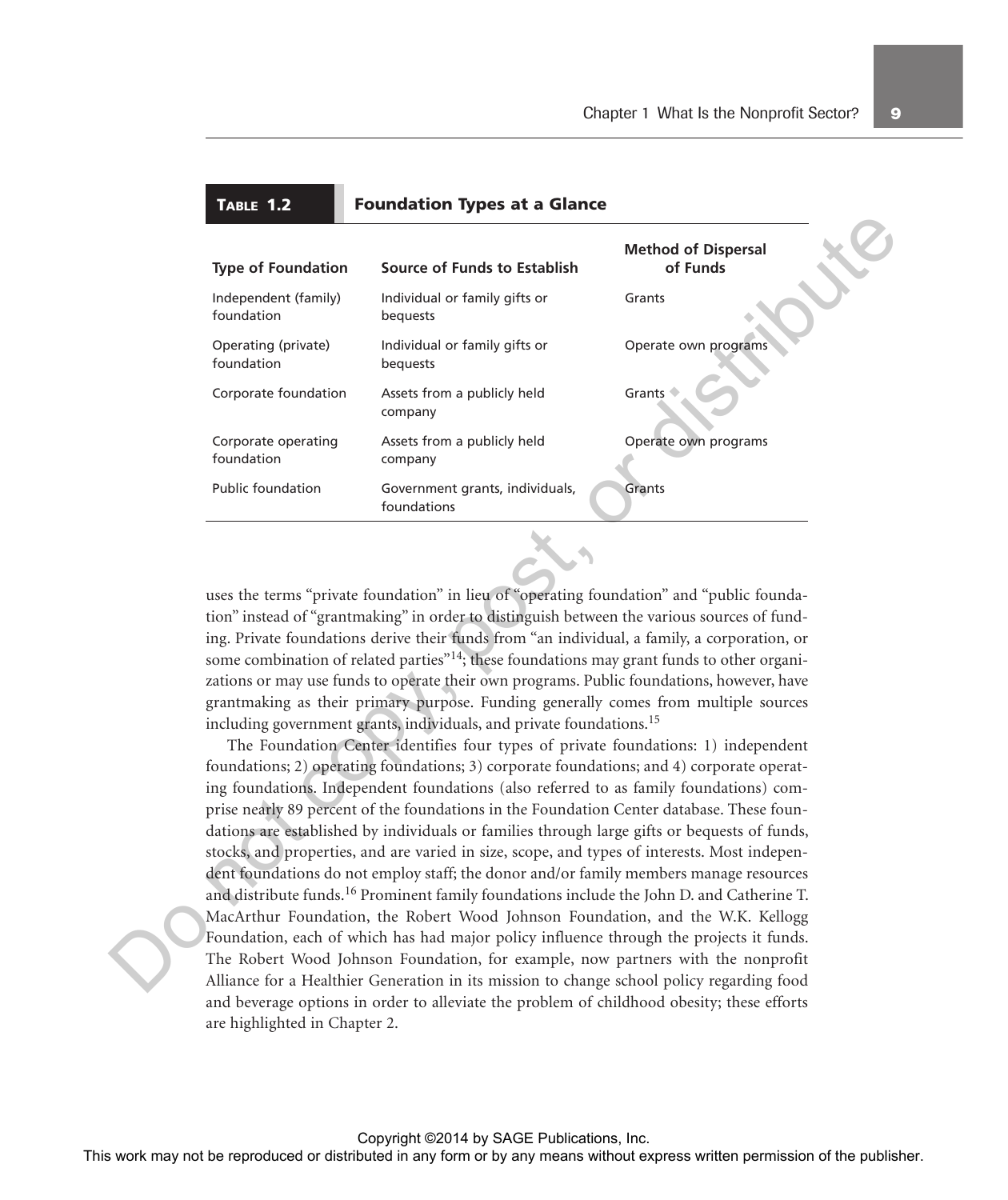#### **FOR MORE INFORMATION BOX 1.2**

#### **THE FOUNDATION CENTER**

The Foundation Center was recognized as a  $501(c)(3)$  tax-exempt organization in 1957 and today is the leading authority on philanthropy in the U.S. Its primary resource is information, maintaining the most comprehensive database on grantmakers and their grants in the U.S. Research, education, and training programs are directly provided by the Center. There are five regional library/learning centers–Atlanta, Cleveland, New York, San Francisco, and Washington, D.C.—along with a network of more than 400 "funding information centers" located in public libraries, educational institutions, and community foundations across the nation.

The mission of the Foundation Center is "to strengthen the nonprofit sector by advancing knowledge about U.S. philanthropy." This is done primarily through their website and five regional centers. The Center conducts its own research, as well as facilitates the research of others on U.S. philanthropy. Through its information database, the Foundation Center provides access to IRS Form 990 information as well as information on numerous funding sources. In addition, free online tutorials and webinars are available on preparing grant proposals, while additional publications and workshops are available for a fee.

Educational resources available through the Foundation Center aid nonprofit managers by providing practical assistance in identifying and pursuing grant funding. Data on the nonprofit sector, particularly through its searchable database of Form 990 information, enhances knowledge of the field and provides researchers and policymakers with valuable information. In addition, the Center launched a \$15-million, 50<sup>th</sup> Anniversary campaign in 2006 to raise funds for capacity-building activities. Capacity-building is an important issue within the field, since provision of funds specifically to professionalize the operations of nonprofits will likely have a longterm policy impact by strengthening the sector as a whole.

To learn more about the Foundation Center resources and services, go to http://foundationcenter.org.

**Source:** The Foundation Center, http://foundationcenter.org/about/.

 Operating foundations—such as the J. Paul Getty Trust—are also established with assets given by individuals or a small group of donors, but unlike other family foundations they use their resources to operate their own programs rather than or in addition to distributing funds to other organizations. Family foundations that move toward direct charitable activities and away from grantmaking would likely benefit from reclassification by the IRS to be private operating foundations. 17 IRS restrictions and requirements for private operating foundations are less strict; for example, greater deductibility of new donations is allowed and they have a different payout requirement. 18 More information on the regulations and restrictions that apply to foundations is included in Chapter 4. **TOR MORE INFORMATION**<br>
THE POURDOR CERRE WAS RESOURCES TO EXCEPT INFORMATION 139 x Photographics in each compression or principality in the control angular permission of the publisher. We<br>can consider the publisher of th

Corporate foundations<sup>19</sup> are established with assets received from a publicly held company, although they are a separate legal entity. These foundations—including the Alcoa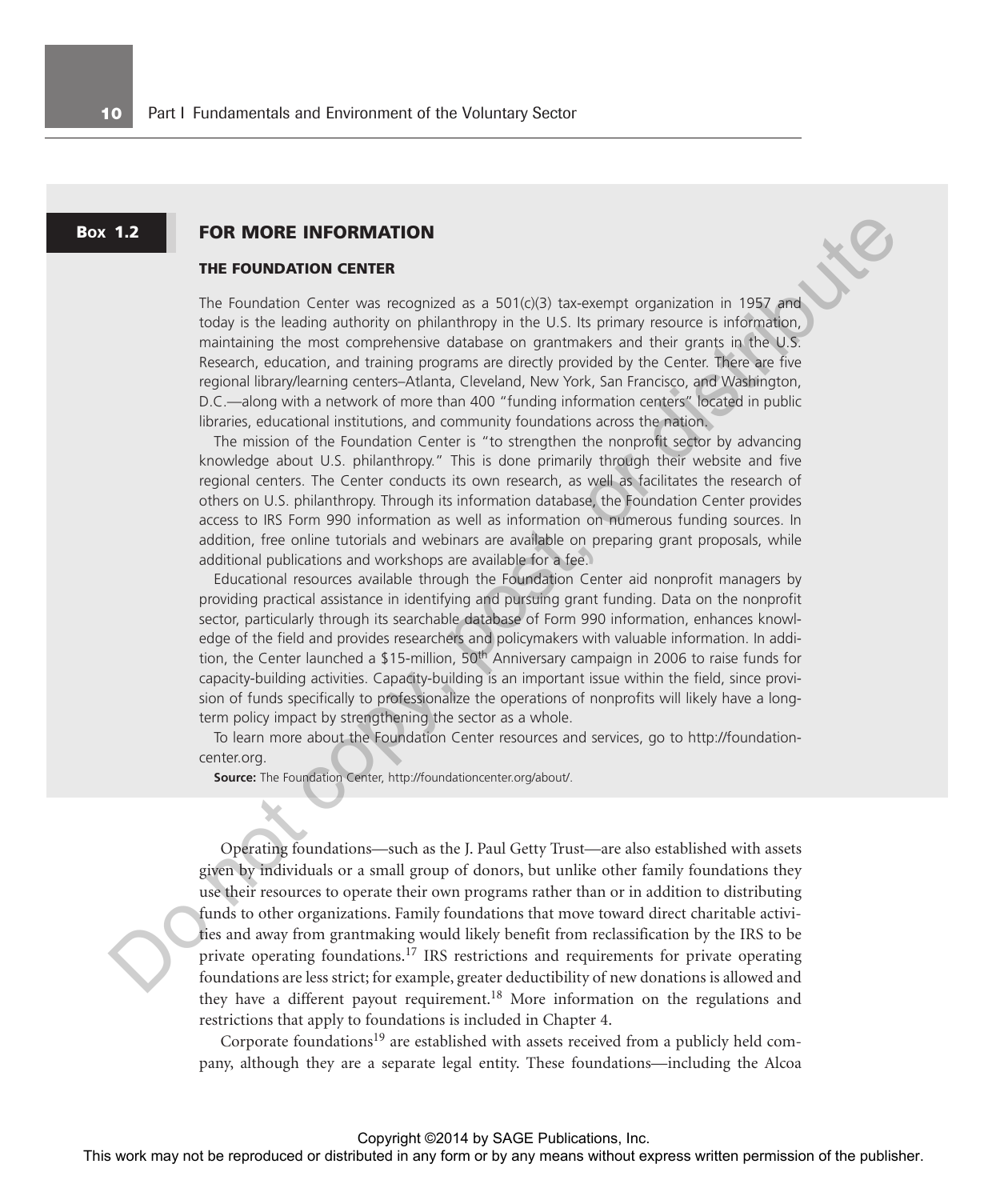Foundation and Enterprise Rent-A-Car Foundation—are typically established as means to target giving in the geographic locations where the company operates, to support children of employees through scholarships, and/or encourage charitable giving and volunteer efforts of company employees. Like family operating foundations, corporate operating foundations run their own programs rather than distribute funds to other organizations. Most foundations of this type have been established by pharmaceutical companies for the direct distribution of medications such as the Bristol-Myers Squibb Patient Assistance Foundation and the Lilly Cares Foundation.

| Lilly Cares Foundation.<br>ceased operation. <sup>20</sup><br><b>TABLE 1.3</b> |                                                                     | tions of this type have been established by pharmaceutical companies for the direct distribu-<br>tion of medications such as the Bristol-Myers Squibb Patient Assistance Foundation and the<br>Like the nonprofit sector in general, foundation growth has been dramatic in the past 20<br>years. Foundations held an estimated total of \$583.4 billion in assets in 2009, up from \$448.6<br>billion in 1999, but down from the decade high of \$682.2 billion in 2007. While the number<br>of foundations has increased each year in the last three decades, the rate of growth from<br>2007 to 2008 was the smallest, most likely because of the economic crisis. Approximately<br>32,300 foundations held assets of at least \$1 million or distributed funds in excess of<br>\$100,000 in 2007; 63.6 percent of them were established between 1990 and 2008. Table 1.3<br>includes the timeline of establishment for these foundations, as well as total number of<br>active private and community foundations by decade. The Foundation Center estimates a<br>termination rate of 1.5 percent in 2006, when 1,080 foundations that had been active in 2005<br><b>Growth in Number of Active Foundations</b> |                                                             |  |
|--------------------------------------------------------------------------------|---------------------------------------------------------------------|--------------------------------------------------------------------------------------------------------------------------------------------------------------------------------------------------------------------------------------------------------------------------------------------------------------------------------------------------------------------------------------------------------------------------------------------------------------------------------------------------------------------------------------------------------------------------------------------------------------------------------------------------------------------------------------------------------------------------------------------------------------------------------------------------------------------------------------------------------------------------------------------------------------------------------------------------------------------------------------------------------------------------------------------------------------------------------------------------------------------------------------------------------------------------------------------------------------------|-------------------------------------------------------------|--|
|                                                                                |                                                                     |                                                                                                                                                                                                                                                                                                                                                                                                                                                                                                                                                                                                                                                                                                                                                                                                                                                                                                                                                                                                                                                                                                                                                                                                                    |                                                             |  |
| <b>Dates</b>                                                                   | <b>Number of</b><br>Foundations <sup>21</sup><br><b>Established</b> | <b>Percent of Those</b><br><b>Foundations Active</b><br>in 2005-2006                                                                                                                                                                                                                                                                                                                                                                                                                                                                                                                                                                                                                                                                                                                                                                                                                                                                                                                                                                                                                                                                                                                                               | <b>Total Private and</b><br>Community<br><b>Foundations</b> |  |
| Before 1940                                                                    | 596                                                                 | 2%                                                                                                                                                                                                                                                                                                                                                                                                                                                                                                                                                                                                                                                                                                                                                                                                                                                                                                                                                                                                                                                                                                                                                                                                                 | N/A                                                         |  |
| 1940-1949                                                                      | 807                                                                 | 3%                                                                                                                                                                                                                                                                                                                                                                                                                                                                                                                                                                                                                                                                                                                                                                                                                                                                                                                                                                                                                                                                                                                                                                                                                 | N/A                                                         |  |
| 1950-1959                                                                      | 1,959                                                               | 7%                                                                                                                                                                                                                                                                                                                                                                                                                                                                                                                                                                                                                                                                                                                                                                                                                                                                                                                                                                                                                                                                                                                                                                                                                 | N/A                                                         |  |
| 1960-1969                                                                      | 2,025                                                               | 7%                                                                                                                                                                                                                                                                                                                                                                                                                                                                                                                                                                                                                                                                                                                                                                                                                                                                                                                                                                                                                                                                                                                                                                                                                 | N/A                                                         |  |
| 1970-1979                                                                      | 1,274                                                               | 4%                                                                                                                                                                                                                                                                                                                                                                                                                                                                                                                                                                                                                                                                                                                                                                                                                                                                                                                                                                                                                                                                                                                                                                                                                 | 22,088                                                      |  |
| 1980-1989                                                                      | 4,816                                                               | 16%                                                                                                                                                                                                                                                                                                                                                                                                                                                                                                                                                                                                                                                                                                                                                                                                                                                                                                                                                                                                                                                                                                                                                                                                                | 32,401                                                      |  |
| 1990-1999                                                                      | 11,274                                                              | 38%                                                                                                                                                                                                                                                                                                                                                                                                                                                                                                                                                                                                                                                                                                                                                                                                                                                                                                                                                                                                                                                                                                                                                                                                                | 56,582                                                      |  |
| 2000-2006                                                                      | 6,709                                                               | 23%                                                                                                                                                                                                                                                                                                                                                                                                                                                                                                                                                                                                                                                                                                                                                                                                                                                                                                                                                                                                                                                                                                                                                                                                                | 72,477                                                      |  |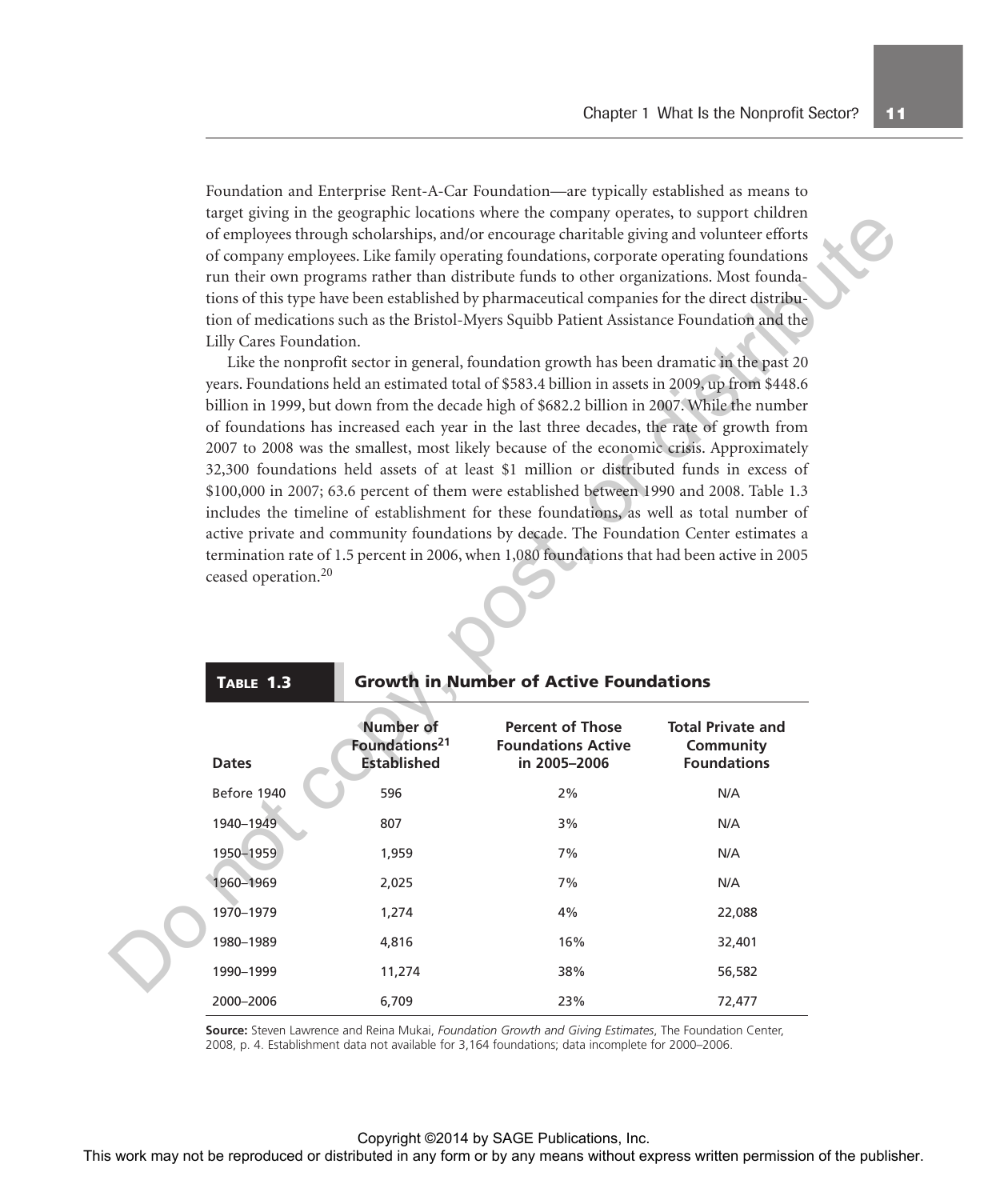#### **Classification of Nonprofits**

 While the Internal Revenue Code includes almost 30 sections delineating different eligibility requirements for tax-exemption, until the 1980s organizations were not uniformly classified by type. Because the not-for-profit sector is so diverse, a classification system was deemed necessary to yield meaningful information by grouping organizations by purpose, type, or major function. As such, the National Taxonomy of Exempt Entities (NTEE) was designed by the National Center for Charitable Statistics (NCCS) in cooperation with major nonprofit organizations. The value of the NTEE lies in its ability to:

- facilitate the collection, tabulation, presentation, and analysis of data by the types of organizations and their activities;
- promote uniformity and comparability in the presentation of statistical and other data collected by various public and private agencies; and
- provide better quality information as the basis for public policy debate and decisionmaking for the nonprofit sector and for society at large. <sup>22</sup>

 New National Taxonomy of Exempt Entities—Core Codes (NTEE-CC) include about 400 categories. Codes are organized with consistent hierarchical logic that affords ease of use. A discussion of the major groups and divisions, as well as the impact of NTEE on research and public policy, is included in Box 1.3.

 While the data in Figure 1.1 and Table 1.1 are helpful in illustrating the size of the voluntary sector according to different types of tax-exempt status, the diversity of functions among these organizations makes understanding of the scope of the sector less clear. Examination by NTEE categories, however, affords a more illuminating view of the sector because NTEE classification includes all nonprofits in all sections of tax-exemption. The diversity within the sector highlights the many and varied public policy ramifications of nonprofit efforts.

 Table 1.4 reflects change in the number of registered not-for-profit organizations by major purpose or activity between 2000 and 2010. As you can see, while the sector as a whole grew, the proportion of certain types of nonprofits fluctuated. Public and societal benefit nonprofits decreased as a percentage of total nonprofits while the relative share of religious organizations increased; mutual/membership benefit organizations showed a decline in numbers as well as proportion. Decline in the number of mutual/membership benefit organizations most likely reflects trends identified in recent scholarship on the decrease in civic engagement in the United States (see Robert Putnam's *Bowling Alone,* for example). Regardless, it is clear to see that the NTEE enables a better understanding of the work being done by nonprofits and specifically how the voluntary sector is changing. Since 1999, for example, nonprofits have increased their presence in the area of human services by 25 percent, indicating greater involvement in policy areas such as child protection, social welfare, and job training. While the heating Research Cole included or distributed in any form of the cole of the basis of the reproduct or distributed in the solution of the publisher. By the Solution of the publisher may not be the publisher of t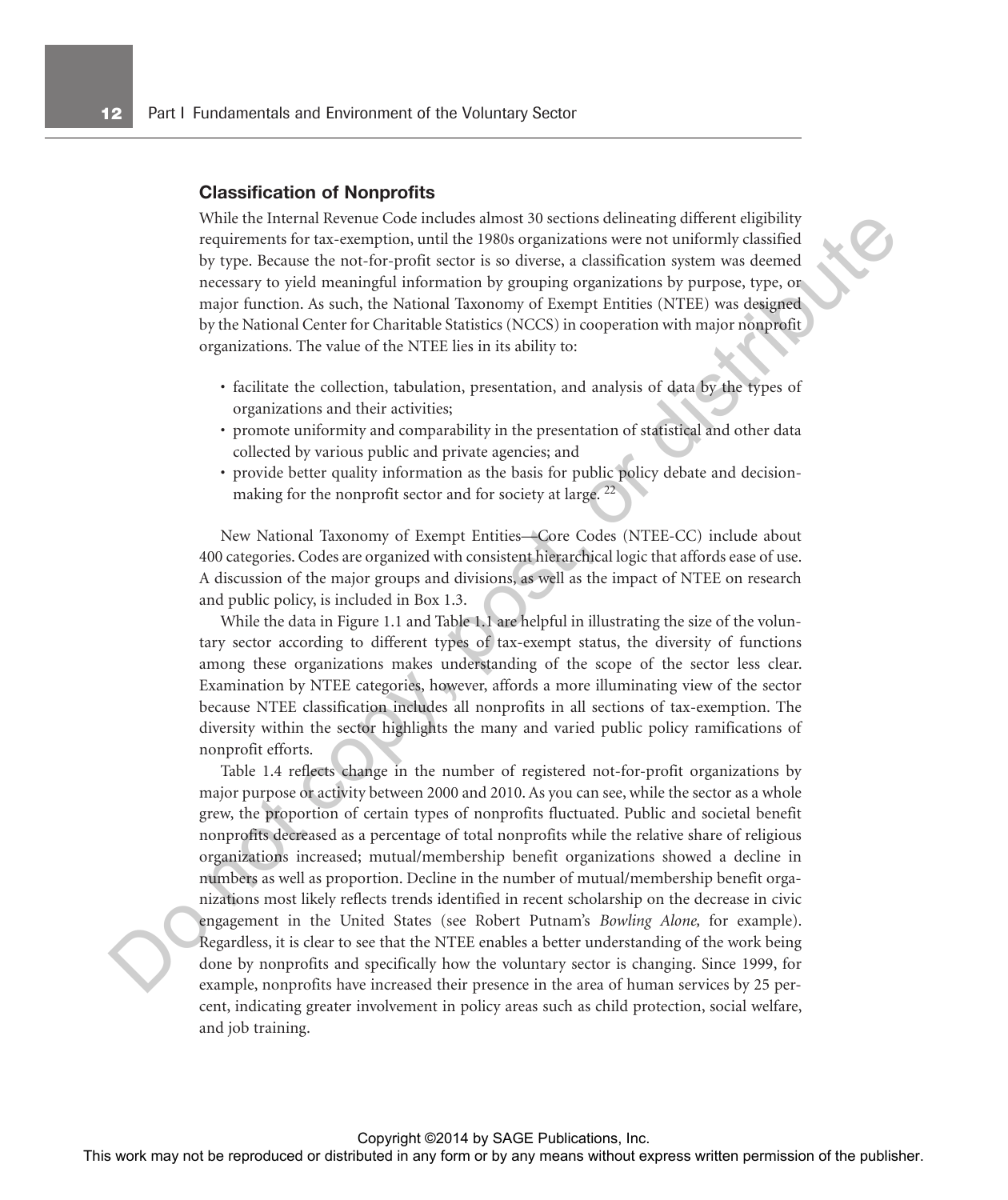#### **FOR MORE INFORMATION BOX 1.3**

#### **NATIONAL TAXONOMY OF EXEMPT ENTITIES**

NTEE is comprised of 26 major groups (labeled A through Z) and seven common codes. Whereas the 26 major groups are organized under ten broad categories (listed in Table 1.4), the common codes are used within each major group to delineate activities of organizations. Common codes also allow use of a fourth digit to provide more detail about a kind of organization within a group. For example, National Children's Alliance is an affiliate organization coded as I037, where the I indicates the major group Crime & Legal-Related, which falls under the broad category of Human Services, and 03 refers to the common code Professional Societies and Associations. The fourth digit was taken from the decile level of the NTEE-CC, which in this case is I70 Protection Against Abuse. Use of the 7 as the fourth digit indicates that NCA is not only a professional association within the field of criminal justice, but that the organization specializes in protection against abuse. **FOR MORE INFORMATION**<br> **NATION CONFORT OF EXERCAT CONFORMATION** THE SURVEY CONSULTED THE TREAT CONFORMATION CONFORMATION CONFORMATION CONFORMATION CONFORMATION CONFORMATION CONFORMATION OF THE SURVEY CONFORMATION CONFORM

IRS determination specialists use the information from applications for tax-exempt status to classify organizations according to the NTEE-CC. This classification makes data collection and dissemination by the National Center for Charitable Statistics more useful, thus enhancing our understanding of the nonprofit sector. In addition, the Foundation Center also uses a slightly more detailed version of the system to classify grants and those who receive them.

While the NTEE codes have proven immensely valuable, due to the availability of digitized data from Part III of the Form 990 through the NCCS/Guidestar database, the National Center for Charitable Statistics has developed the Nonprofit Program Classification (NPC) System. Whereas the NTEE classifies nonprofits according to their organizational purpose, the NPC codes reflect the nonprofits' actual activities. It is expected that these enhanced data will be not only more useful for researchers but also for potential donors and volunteers for nonprofits, as it facilitates a greater understanding of their activities. In addition, policymakers at all levels of government who are interested in the role of the voluntary sector will be better served through the availability of more complete and detailed information regarding the activities and impact of nonprofit organizations.

A complete list of the NTEE-CC and further discussion of the NPC are available at nccsdataweb.urban.org.

#### **SCOPE AND FUNCTION OF THE NONPROFIT SECTOR**

 The nonprofit sector is also known as the voluntary sector, the independent sector, or the third sector, in contrast to the public sector (government) and the for-profit (private business) sector. When nongovernmental organizations that are active in other countries are included in the discussion, reference is generally made to Nongovernmental Organizations or NGOs. Since this text focuses primarily on nonprofit activity in the U.S., the terms nonprofit, not-for-profit, or voluntary sector will be used interchangeably throughout. References to NGOs should be construed as denoting an international emphasis.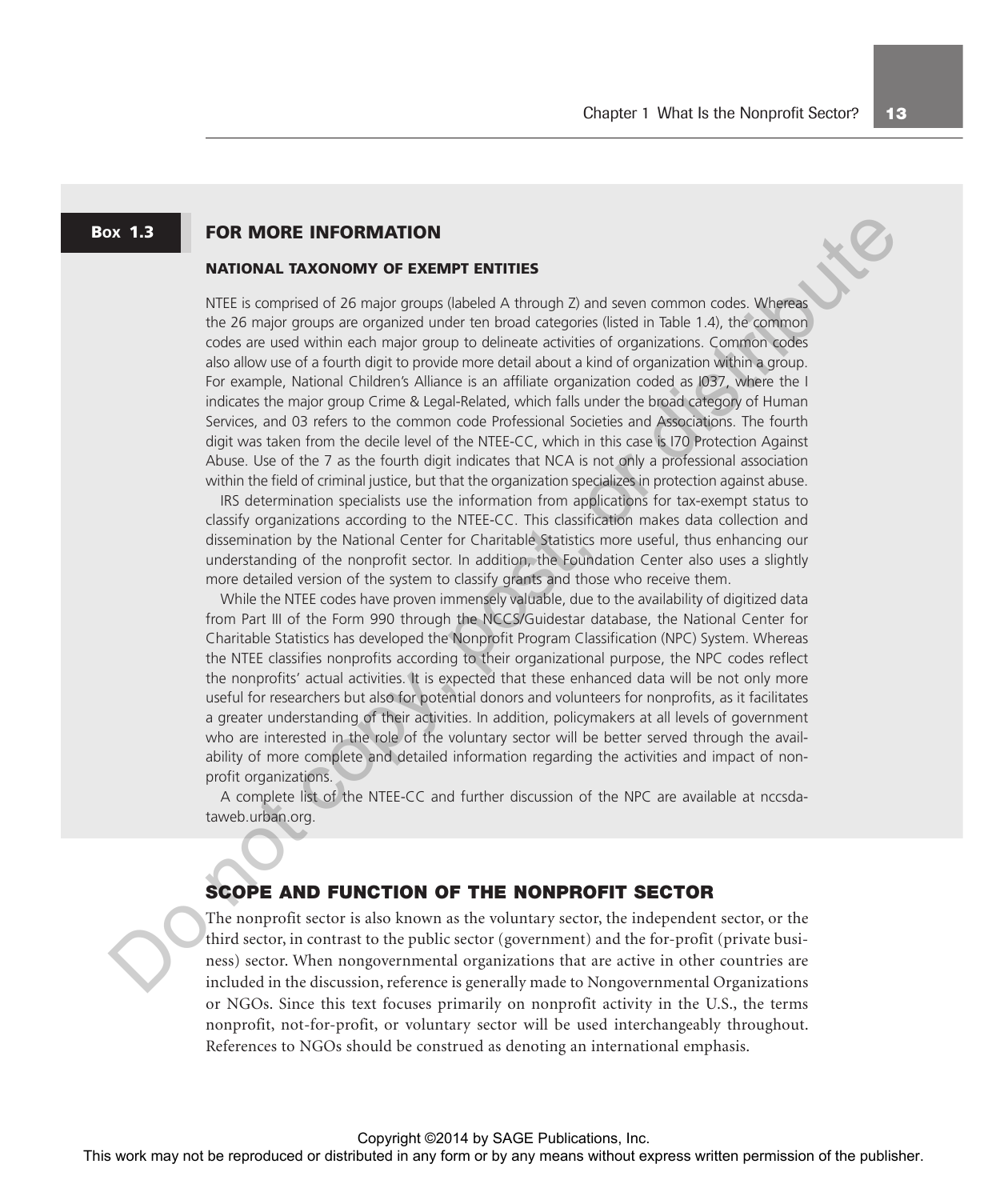|                                                                                                                                                                                                                                                                                                             | Dec. 1999 <sup>a</sup> |        | Nov. 2010 <sup>b</sup>                                                                          |        |          |
|-------------------------------------------------------------------------------------------------------------------------------------------------------------------------------------------------------------------------------------------------------------------------------------------------------------|------------------------|--------|-------------------------------------------------------------------------------------------------|--------|----------|
| <b>NTEE Category</b>                                                                                                                                                                                                                                                                                        | # of Orgs              | %      | # of Orgs                                                                                       | %      | Change   |
| Arts, Culture, and<br><b>Humanities</b>                                                                                                                                                                                                                                                                     | 91,275                 | 7.6    | 124,965                                                                                         | 7.7    | 33,690   |
| Education                                                                                                                                                                                                                                                                                                   | 159,896                | 13.3   | 216,443                                                                                         | 13.4   | 56,547   |
| Environment <sup>23</sup>                                                                                                                                                                                                                                                                                   | 35,732                 | 3.0    | 59,174                                                                                          | 3.7    | 23,442   |
| Health <sup>24</sup>                                                                                                                                                                                                                                                                                        | 75,885                 | 6.4    | 100,517                                                                                         | 6.3    | 24,632   |
| Human Services <sup>25</sup>                                                                                                                                                                                                                                                                                | 296,081                | 24.7   | 413,359                                                                                         | 25.7   | 117,278  |
| International, Foreign<br>Affairs, and National<br>Security                                                                                                                                                                                                                                                 | 12,781                 | 1.1    | 20,838                                                                                          | 1.3    | 8,057    |
| <b>Public and Societal</b><br>Benefit <sup>26</sup>                                                                                                                                                                                                                                                         | 302,591                | 25.2   | 357,345                                                                                         | 22.1   | 54,754   |
| Religion Related,<br>Spiritual Development                                                                                                                                                                                                                                                                  | 138,996                | 11.6   | 253,054                                                                                         | 14.5   | 114,058  |
| Mutual/Membership<br><b>Benefit Organizations</b>                                                                                                                                                                                                                                                           | 85,057                 | 7.1    | 78,106                                                                                          | 4.8    | (6, 951) |
| Unknown                                                                                                                                                                                                                                                                                                     | 4,979                  | 0.4    | 11,502                                                                                          | 0.7    | 6,523    |
| Total                                                                                                                                                                                                                                                                                                       | 1,203,273              | 100.00 | 1,617,303                                                                                       | 100.00 |          |
| a Data extracted from: http://nccsdataweb.urban.org/NCCS/V1Pub/index.php; 2010.<br>b Data extracted from: http://nccsdataweb.urban.org/NCCS/V1Pub/index.php.<br><b>Growth of the Nonprofit Sector</b>                                                                                                       |                        |        |                                                                                                 |        |          |
| The number of tax-exempt organizations that comprise the nonprofit sector continues to                                                                                                                                                                                                                      |                        |        |                                                                                                 |        |          |
| grow in the United States. According to statistics from the Internal Revenue Service (IRS)                                                                                                                                                                                                                  |                        |        |                                                                                                 |        |          |
| and published by the Urban Institute's National Center for Charitable Statistics (NCCS), the<br>number of nonprofit organizations grew by 31.5 percent between 1999 and 2009 (See Figure                                                                                                                    |                        |        |                                                                                                 |        |          |
| 1.1.) While data on the number of organizations that cease operations are limited, the Urban                                                                                                                                                                                                                |                        |        |                                                                                                 |        |          |
|                                                                                                                                                                                                                                                                                                             |                        |        | Institute has studied the survival rates of small public charities—specified as those that meet |        |          |
|                                                                                                                                                                                                                                                                                                             |                        |        |                                                                                                 |        |          |
|                                                                                                                                                                                                                                                                                                             |                        |        |                                                                                                 |        |          |
| the filing threshold but have revenues, expenses, and assets of less than \$100,000 per year.<br>Of the original group of $63,493$ small nonprofits that filed the Form $990^{27}$ in 1997, Boris<br>and Roeger <sup>28</sup> estimate that about 16.7 percent were inactive or defunct by 2007, and almost |                        |        |                                                                                                 |        |          |

#### **Growth of the Nonprofit Sector**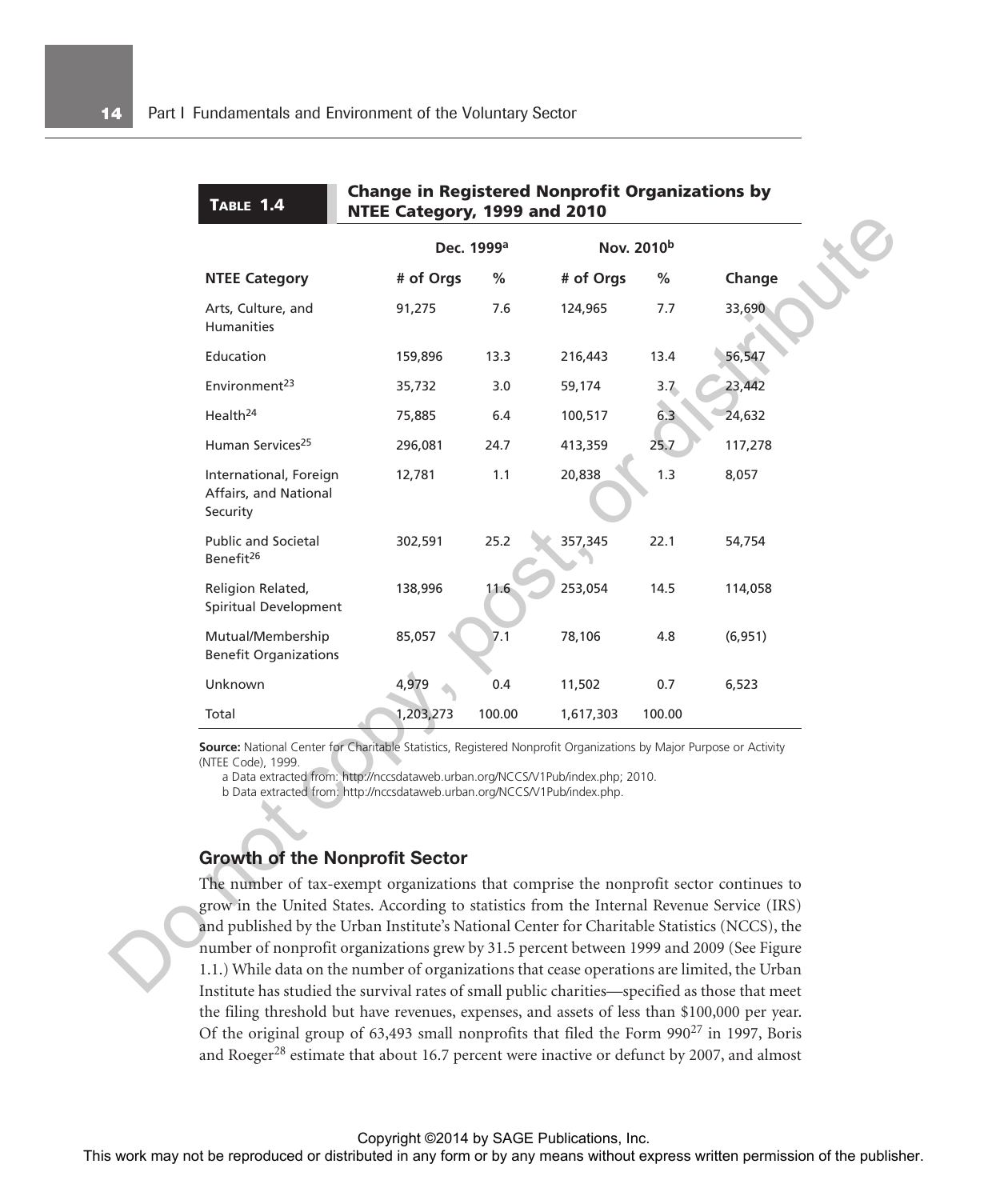21 percent saw their revenues decline to below the requirement for filing. Conversely, 28.5 percent of the small organizations saw their revenues, expenses, and assets increase to more than \$100,000 per year over the decade studied.

 As shown in Figure 1.1, public charities continue to increase as a proportion of total nonprofits, as well as in real numbers. In 2009, almost two-thirds of all organizations recognized as tax-exempt under section 501(c) of the Internal Revenue Code (IRC) were public charities, up from just over half ten years earlier. It is important to note that this reflects only the number of reporting public charities, and the definition of reporting public charity changed in 2008. Prior to 2008, a reporting public charity was one with more than \$25,000 in gross annual receipts that was therefore required to file a Form 990; since 2008, only organizations with more than \$50,000 in gross annual receipts are required to file a Form 990.

 Since prior to 2008 organizations making less than \$5,000 in annual revenues were not required to either register or report to the IRS, and those with between \$5,000 and \$25,000 were not required to file the Form 990, data on these nonprofits are limited. Boris and Roeger<sup>29</sup> estimate that about 63 percent of 501(c)(3) organizations did not meet the requirements to file with the IRS in 2007, suggesting the sector is far larger and more complex than the data on reporting charities indicate. While information on very small nonprofits is likely to improve in subsequent years because all public charities (excluding churches $30$ ) must now file the Form 990-N, commonly called the e-postcard, those data are not yet sufficiently available. Throughout this book we, like most in the field of nonprofit scholarship, focus primarily on organizations large enough to be Form 990 filers because of the data available



**Source:** National Center for Charitable Statistics, http://nccsdataweb.urban.org/PubApps/profile1.php?state=US.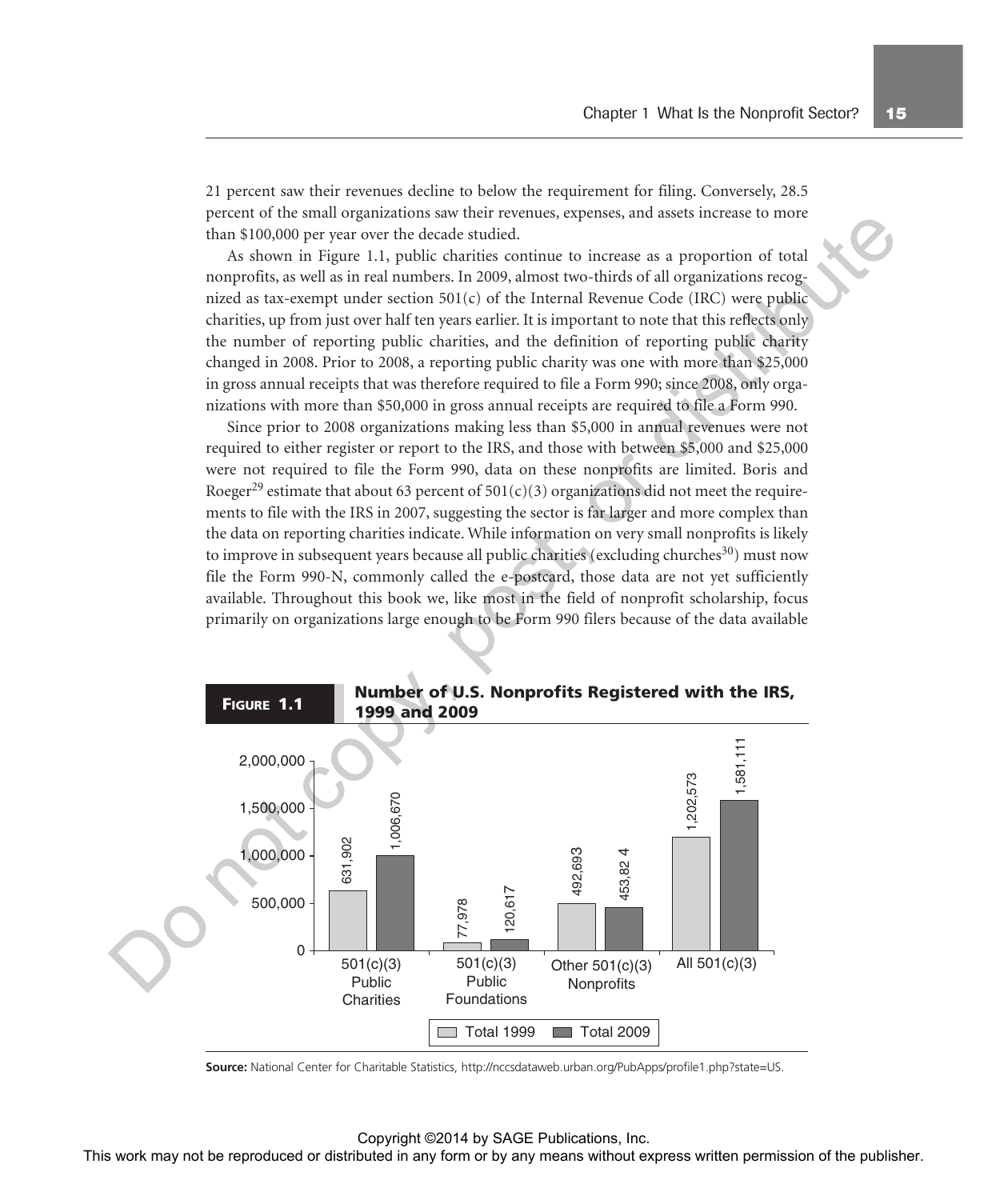pertaining to them. These data give credence to the claims of numerous nonprofit scholars that the sector as a whole is experiencing tremendous growth.

 This growth had its beginnings in the post-World War II era and has been attributed to several factors, including greater affluence among Americans and changing government policy priorities. Increasing American affluence has allowed people to simultaneously contribute more to the nonprofit sector and to purchase the services that nonprofits provide, especially education services.<sup>31</sup> In addition, extreme wealth allows individuals to form philanthropic foundations; for example, in 2000, billionaire and Microsoft co-founder Bill Gates and his wife formed the nation's largest grantmaking foundation, the Bill & Melinda Gates Foundation.

 Government policies have also facilitated the growth of the voluntary sector. During the 1960s, President Lyndon Johnson's Great Society created social programs to address health needs, legal aid, urban renewal, and an expansion of social welfare services. The Johnson administration was the first to offer a major infusion of federal funding to nonprofit organizations to help government provide these services.<sup>32</sup> More recently, creation of AmeriCorps in 2003, and its subsequent expansion in 2009 through the Serve America Act have infused the nonprofit sector with a cadre of young and eager volunteers.

 Furthermore, the civil rights movement in the 1950s and 1960s added substantially to the growth of the nonprofit sector. The efforts of African American and women's rights groups during those years paved the way for many of today's nonprofit associations, including those representing both sides of the abortion issue, environmental conservation efforts, and gay rights. Finally, increased government use of privatization—hiring contractors from the nonprofit and private sectors—has also increased the number of not-for-profit organizations operating in the United States.

 Given the long history of not-for-profit involvement in public policy, the growth of the sector will undoubtedly offer nonprofits continued influence. Government trends, such as continued federal devolution of policy responsibility to the states, will afford additional opportunities for nonprofit involvement in addressing public problems. Taken together, these factors demonstrate the need for academics, policymakers, and the public to pay far more attention to the role of nonprofits in the policy process.

#### **Economic Impact of Nonprofits**

 Growth in the number of organizations is only one factor in the scope of the nonprofit sector and its importance in both academic and practical terms. Data from the Bureau of Economic Analysis (BEA) reflect that in 2011 nonprofit institutions constituted 5.5 percent of the U.S. Gross Domestic Product (GDP). This represents an increase from 4.85 percent in 1999 but a decrease from the decade-high of 5.73 percent in 2009. 33 Between 1999 and 2009, U.S. GDP grew by approximately 47 percent<sup>34</sup>; during this same time, revenues and assets of reporting nonprofits grew by 33.9 and 38.7 percent, respectively. In 2009 (the latest year for which complete data are available), reporting nonprofits received \$1.87 trillion in revenue and held \$4.3 trillion in assets.<sup>35</sup> These statistics illustrate that not-for-profit organizations produce a significant and increasing impact on the U.S. economy. In addition, with revenues The results are the results of the reproduced or distributed in any form or by any form or by any form or by any form or by any form or by any means with the results of the reproduced in any form or the respective term of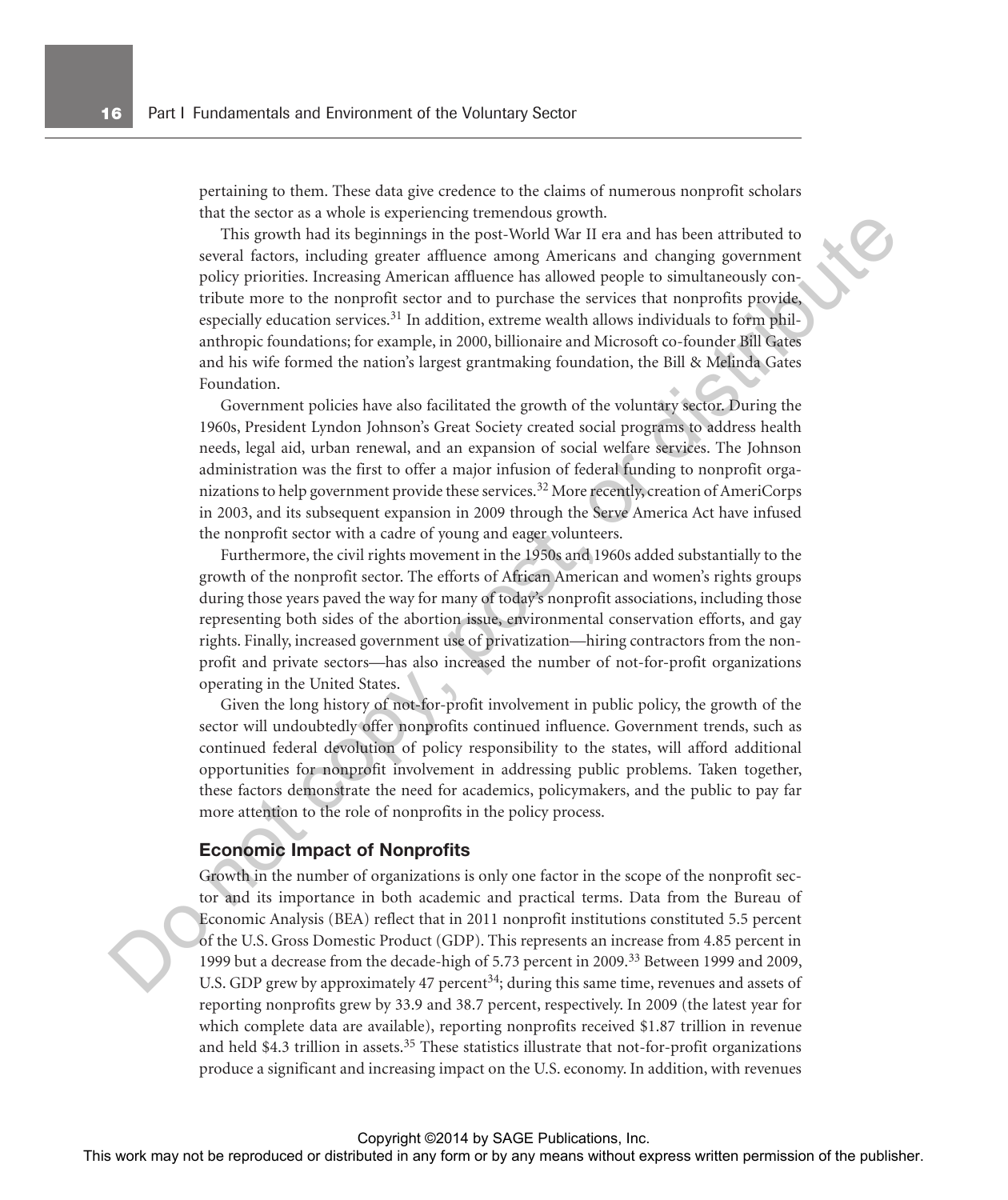and assets that have grown at a rate dramatically greater than growth in GDP, the nonprofit sector is positioned to be an even larger force for public policy influence because of greater resources for service provision, research, and advocacy.

 According to the Urban Institute, the nonprofit sector accounted for nine percent of wages and more than 10 percent of jobs in the 2009 economy<sup>36</sup>; this marks a continued increase (from 4.4 percent in 1994 and 5.9 percent in 2007) in nonprofit employees as a percent of all workers. Studies indicate that workers in nonprofits are compensated at similar levels to their counterparts in other sectors—slightly more than for-profit employees but somewhat less than workers in state and local government. In 2007, the average hourly wage for nonprofit workers was \$21.68 compared to \$21.08 for employees at for-profits, and \$23.77 for state and \$25.26 for local government workers, respectively. It is important to note, however, that these data reflect wages for all workers in each sector; when examining wages for management occupations only, private sector average hourly earnings are highest at \$41.38 and nonprofit sector earnings are lowest at an average of \$34.24 per hour.<sup>37</sup> In addition to the economic impact of paid employees, volunteers make significant contributions via the nonprofit sector. In 2009, volunteers contributed 14,963,262 hours, equivalent to 8,802,000 full-time employees. The value of their time is estimated at \$278,615,940, further illustrating the growing importance of nonprofits on the U.S. economy and labor market. 38 EXAPY THIS CONTENT IS well as the result of the reproduced or distributed in any form or by any form or by any form or by any form or by any means with the result of the result of the result of the results of the results

#### **PHILANTHROPY AND POLICY SOLUTIONS**

 As discussed above, foundations and the programs that they fund and operate have been vital to advancing social goals in the United States since the turn of the twentieth century. Among America's first modern philanthropists, Andrew Carnegie and John D. Rockefeller both pronounced very public goals for their respective foundations: Carnegie to facilitate "the advancement and diffusion of knowledge and understanding,"<sup>39</sup> and Rockefeller "to promote the well-being of mankind throughout the world."<sup>40</sup> Established during the Progressive Period in American History (1880–1920), these were the pioneering foundations—a new means of organized philanthropy to facilitate social change by influencing collective political action. According to Sheila Slaughter and Edward T. Silva, resource holders such as Carnegie, Rockefeller, and Russell Sage put their wealth to use to influence the "process of ideology formation—[defined as] the production, dissemination, and consumption of ideas" because it was believed that such ideologies "supplied the social cement for collective political action." <sup>41</sup>

 Thus, the Progressive movement ushered in a new era in which nonprofit organizations affected how public problems were perceived and how policy solutions were derived.<sup>42</sup> For example, the Council on Foreign Relations (CFR), a nonpartisan nonprofit, has been instrumental in U.S. foreign policy since 1921 when it was founded by grants from the Rockefeller and Carnegie Foundations. The CFR designed important parts of the charter that created the United Nations, helped to craft the Marshall Plan for post-World War II recovery in Europe, and advocated for nuclear nonproliferation agreements throughout the 1970s and 1980s; its journal, *Foreign Affairs,* has long been considered one of the most influential publications covering U.S. foreign policy issues. 43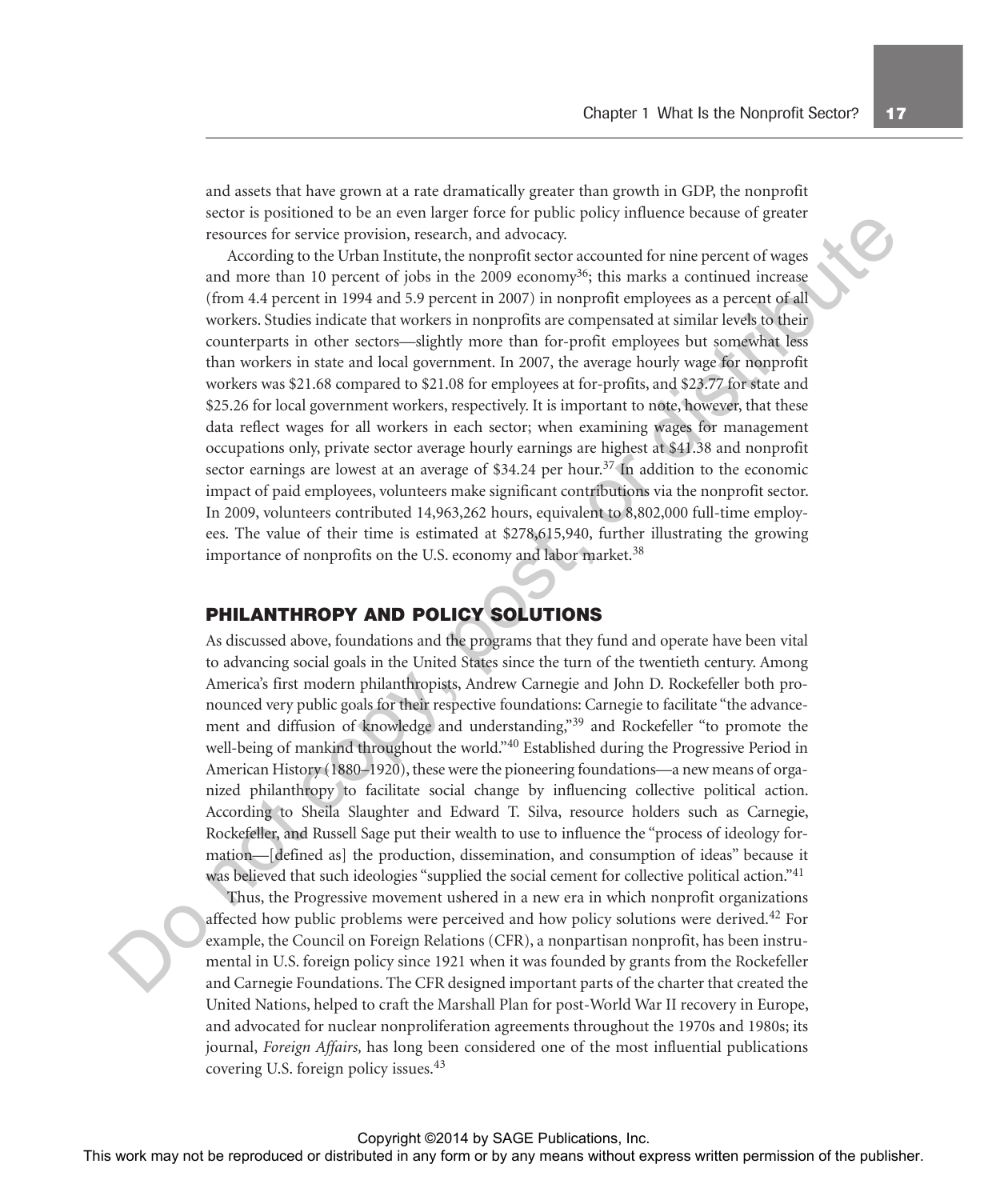In addition to these public policy-shaping activities, philanthropic foundations have for decades engaged in civic strengthening activities, which are undertaken to facilitate the democratic process by encouraging transparency in governance, improved public leadership, and increased civic participation.<sup>44</sup> Work in these areas, often part of community foundation efforts, includes voter registration, get-out-the-vote campaigns, leadership programs, and collaborations with governments and community organizations to pursue governance and electoral reforms.

#### **PUBLIC PROBLEMS AND THE POLICY PROCESS**

 The work of the early foundations to bolster collective political action builds upon a long history in which government entities and not-for-profit organizations have worked together to provide public goods and services to American citizens. Public goods, also called collective goods, are those that fulfill a need or demand where the benefit cannot be restricted to those with the ability to pay for them. For example, clean air is a collective good. All members of a community benefit from clean air, but access to the air cannot be restricted to those who do not introduce pollution. Because access to collective goods cannot be restricted to those who pay for them, strong incentives exist for people to become "free riders"—that is, those who consume collective goods and services without paying their share of the cost. Public goods, therefore, are typically not provided via the private market—which restricts provision of goods and services to activities which generate profits—but rather through the public sector. This often leads to what are known as collective action problems.<sup>45</sup> The control or the repression of the representation of the representation of the publisher or distributed in any form or by any means with  $\alpha$  any  $\alpha$  or  $\alpha$  or  $\alpha$  or  $\alpha$  or  $\alpha$  or  $\alpha$  or  $\alpha$  or  $\alpha$  or  $\alpha$  or

 Collective action problems involve those situations in which individual self-interests conflict with social interests—that is, private benefits result in social costs. The classic example is the tragedy of the commons, in which it is in each individual's self-interest to use as much of a common resource as possible; however, if that happens, the resource will be depleted. Therefore, it is in the collective interest for each person to use less, thereby managing the resource together. 46 For example, the collision between economic development and environmental protection often results in competition between the two sides over problem definitions and appropriate policy solutions. 47 Nonprofit organizations are often involved in developing and managing solutions to such collective action dilemmas. One example of a nonprofit mitigating the competition between economic and environmental interests comes from the Blue Ridge Conservancy, highlighted in Box 1.4.

 Collective action dilemmas and other public problems are often addressed through the creation of public policy, which is traditionally considered to be government's response to perceived problems. Indeed, government action is routinely viewed as a way to validate claims about public needs, those "that a community recognizes as legitimate and tries to satisfy as a community." <sup>48</sup> Of course all members of a community will not agree on society's problems nor will all agree on appropriate solutions. Thus, public policy requires that a political deal be struck offering an acceptable balance of benefits and costs across society.<sup>49</sup>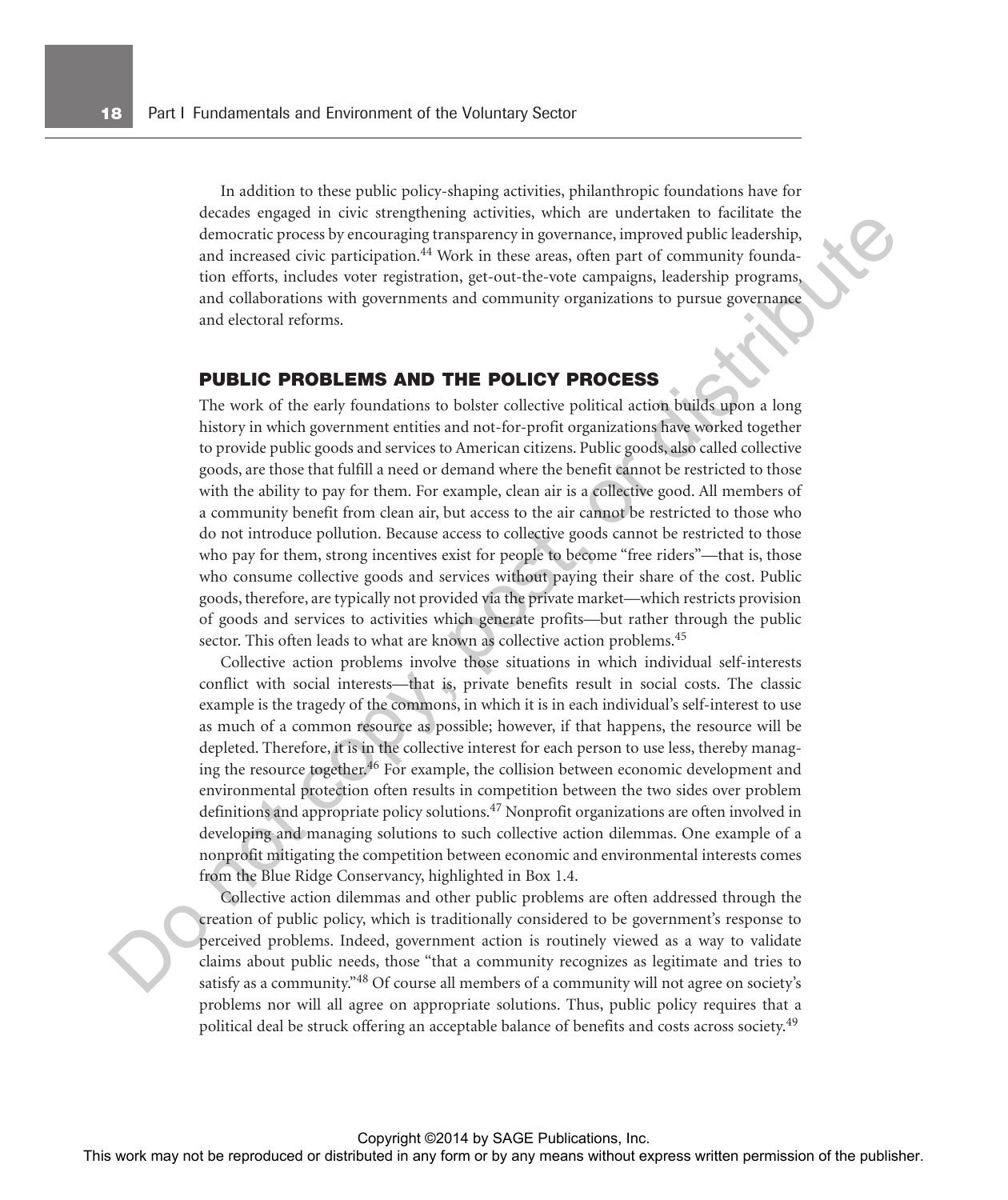#### **FOR EXAMPLE BOX 1.4**

#### **THE BLUE RIDGE CONSERVANCY: MITIGATING COMPETING INTERESTS**

Founded in 1997, the nonprofit Blue Ridge Rural Land Trust (BRRLT) served a seven-county area of Western North Carolina with a mission of "neighbors helping neighbors work to preserve rural communities and culture in northwestern North Carolina through the protection of the land resource upon which they depend." Begun with the support of the local Resource Conservation and Development Council—a nonprofit organization sponsored by the U.S. Department of Agriculture—the BRRLT had protected over 5,500 acres through conservation easements by the end of 2005. Another 5,750 acres had easements pending in Spring 2006. BRRLT helped protect the commons by preserving the landscape—that is, the view everyone shares when looking out over a rural mountain vista. The land may be individually owned, but the view is a common resource.

In 2010, BRRLT merged with another nonprofit, the High Country Conservancy, to form the Blue Ridge Conservancy. Both nonprofits were formed as land trusts and their merger combined a history of protecting over 15,000 acres in the northwestern region of North Carolina. Each organization promoted the strong tradition of private property rights; landowners retain ownership and specific use of their property (e.g. for farming), but the development rights are conveyed to the land trust in perpetuity. The land can be sold or transferred through inheritance but must be conserved and protected from development by subsequent owners. Such reduction in development potential results in significant tax savings to property owners; North Carolina led the states in providing state income tax credits for land or easements donated for conservation purposes. However, since the lands remain private property, they continue to generate property tax revenue for local government. This is an important example in which nonprofit organizations collaborated to make policy and resolve the collective action problem of land preservation. **FOR EXAMPLE**<br>
THE BLUE RIDGE CONSERVANCY: MITGATING COMPETING INTERESTS<br>
reproduced in 1992, the angenda state results consider the publishering in any form or by any means with the publisher shall also the results with

Additional information is available at blueridgeconservancy.org.

 For example, Lowi's classic policy typology addresses these varying perspectives on public problems and solutions by distinguishing between distributive policies, redistributive policies, and regulatory policies. 50 Distributive policies tend to be noncontroversial because they offer targeted benefits but distribute costs so widely as to go unnoticed by most people—for example, university research grants. Redistributive policies, on the other hand, are more controversial, as they are seen as offering benefits to one group, such as welfare recipients, via direct cost to another group—for example, taxpayers. Finally, regulatory policies target individual or industry behavior, thus typically offering widespread benefits, such as cleaner air, with narrow costs to a certain industry or consumer group.

 The proliferation of the nonprofit sector has helped to expand the size, scope, and function of organizations prepared to meet public needs and influence citizens' lives beyond what government can or is able to do. In his discussion of public policy, B. Guy Peters recognized the important role that nongovernmental actors—government's agents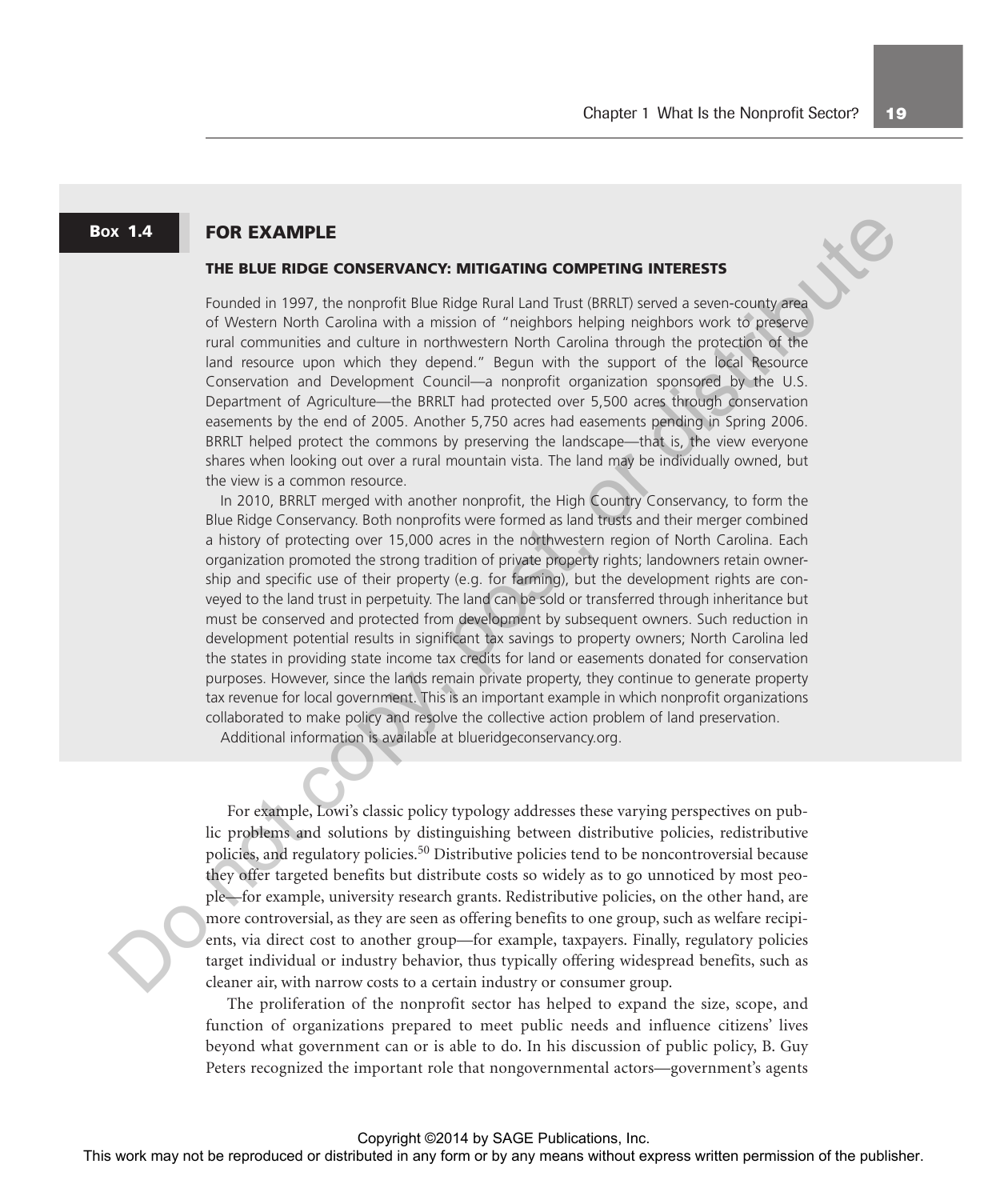via contract—play in the policy process. Therefore, his definition of public policy is particularly useful when studying nonprofit organizations. Peters wrote that "public policy is the sum of government activities, whether pursued directly or through agents, as those activities have an influence on the lives of citizens."<sup>51</sup> Accordingly, based on our academic and professional experience, and the characterizations of numerous scholars in the field,<sup>52</sup> we define public policy as: the actions taken by governments, not limited to statutes and regulations, but including programs and direct service delivery by government agents and nonprofit organizations that seek to address public needs. This definition both informs and guides the discussion of nonprofits and public policy throughout this book.

#### **Stages of the Policy Process**

 Public policies and programs are typically the result of a long and complex process—sometimes decades in the making. As noted above, the policy process typically begins with identifying a problem and deciding whether it is inherently a public problem necessitating a public solution. Although the classic model of the policy process is a simplification, it continues to offer a useful framework for studying public policy in the United States. This model includes several stages, generally proceeding in the following manner: problem recognition, agenda-setting, policy formulation, adoption of the policy, policy implementation, and finally, evaluation.

 First, is the problem recognition phase during which a failure in the social, economic, or political system is identified. The problem can be identified by a citizen or group of citizens, a politician, a bureaucrat, an interest group, or a nonprofit organization, much like the New York Society for the Prevention of Cruelty to Children identified the problem of child abuse in 1875. Often a coalition of these actors recognizes a problem and comes together to seek a government solution. Vital to attracting government attention and action is the problem's policy image—the perception and framing of the issue. Policy image is formed, and can be manipulated, through a combination of the emotional appeal, symbolism, and factual evidence surrounding the problem. 53 The most may not be reproduced or distributed in a publisher any form or by any form or by any form or by any form or by any form or by any form or by any form or by any form or by any form or by any form or by any form or

 In the agenda-setting stage, the issue attracts a wider audience, including policymakers and politicians. Oftentimes a policy entrepreneur brings the problem to government's attention, as in the case of Bud Cramer, who as a district attorney led the effort to establish the first children's advocacy center (CAC). Later, as a U.S. Congressman, Cramer placed this new facet of the problem of child abuse on the federal agenda, advocating legislation and funding for the CAC model.

 With enough attention from those inside government, and with their agreement that the problem warrants public action, the issue can move to the policy formulation phase. During this third phase, a possible solution to the problem is sought; a variety of alternative solutions can and will be considered by policymakers. 54 Often in the policy formulation phase, lawmakers solicit information and ideas from stakeholder groups, including nonprofits, as they pursue a policy solution. Policy advocacy by groups such as National Children's Alliance, for instance, is often critical to policy formulation. A final policy is agreed upon by lawmakers during the phase known as policy adoption.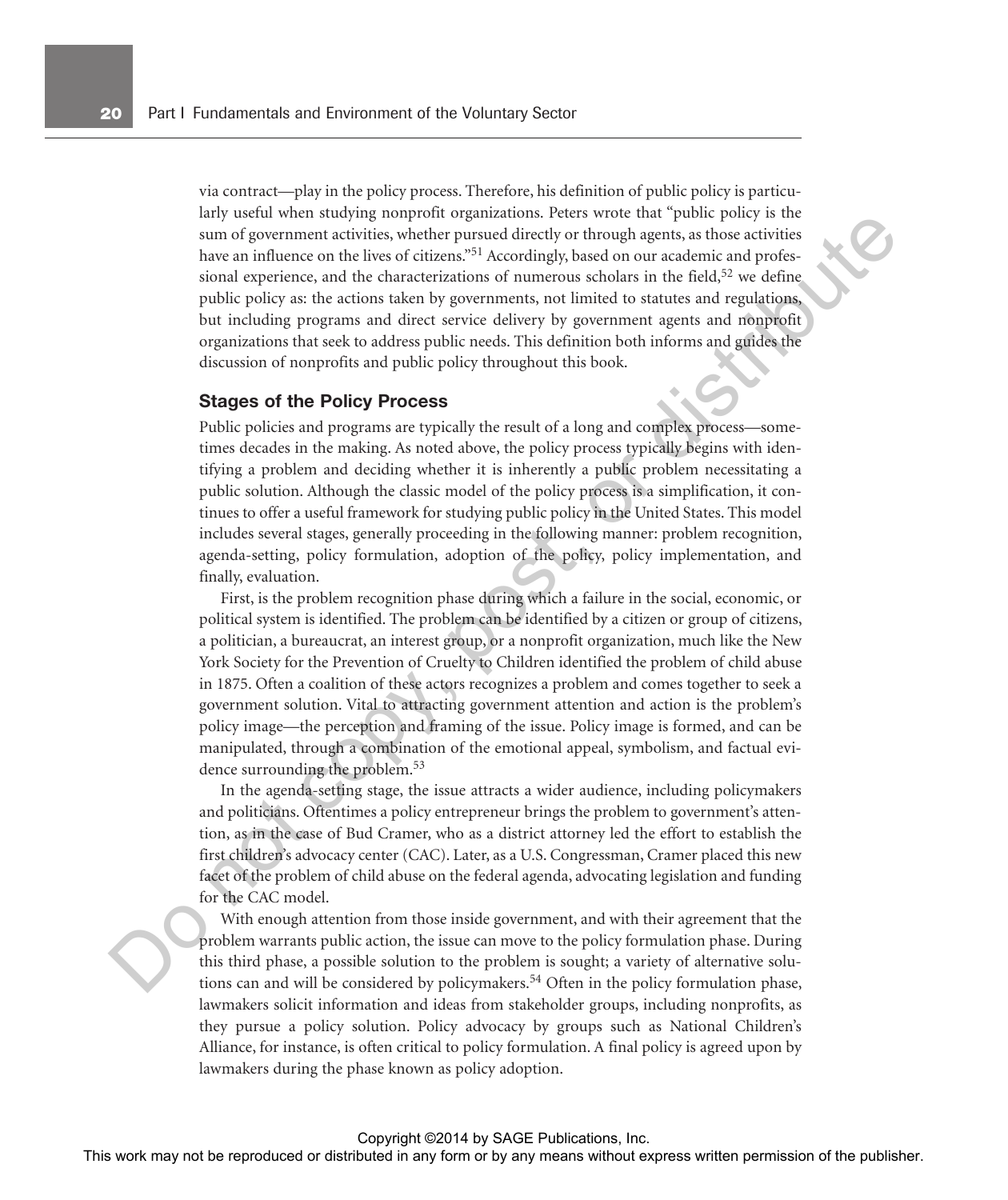Fundamental to the process following policy adoption is the implementation stage, during which the mandate of the policy is carried out by those in government or their agents in the nonprofit or private sector. An example of policy implementation is the actual delivery of services for abused and neglected children offered by children's advocacy centers. Next, is the evaluation phase, in which the outcomes of programs and policies are measured and stakeholder feedback is processed by the agencies carrying out the policy. National Children's Alliance monitors the performance of the children's advocacy centers they accredit to ensure standards of operation; while not the only evaluation of center outcomes, this is another example of the role nonprofits play throughout the policy process. The evaluation and feedback stage often leads to policy reform, as the limitations, unintended consequences, or failings of the policy as implemented become clear. Policy reform is considered a regular part of the policy process; as Charles Lindblom explained, "Policy is not made once and for all; it is made and re-made endlessly."<sup>55</sup>

#### **Collaboration**

 Particularly useful for a discussion of nonprofits in the policy process is research on the scope and impact of collaboration by various actors. Scholars have varyingly referred to these collaborations as policy networks, subsystems, subgovernments, issue networks, policy communities, or advocacy coalitions. What all have in common is the understanding that policy problems, solutions, advocacy, and analysis are influenced by a variety of actors, often working in concert to advance specific goals.<sup>56</sup>

 The basic concept of the issue network was introduced by Hugh Heclo in 1978 to explain how long-dominant iron triangles lost control over certain policy issues. An iron triangle is a closed policymaking group, traditionally consisting of three relevant parts: a government agency, congressional committees, and interest groups, who share interest in an issue and seek to control access to the policymaking process in order to facilitate a mutually beneficial policy outcome. Heclo's concept of the issue network better illustrated the diversity of actors and complexity of the policymaking process in most policy areas, and later scholars expanded on this idea, further capturing the nature of the relationships between actors involved in the policy process. For example, the Advocacy Coalition Framework describes in greater detail the system of actors "from a variety of public and private organizations who are actively concerned with a policy problem or issue."<sup>57</sup> The Advocacy Coalition Framework incorporates the idea of policy-oriented learning<sup>58</sup> facilitated by coalition members such as policymakers and other public officials, university faculty, think tanks, and nonprofit organizations including foundations and those delivering public services. Many of these actors work together on a specific policy area over long periods of time. For example, not-for-profit organizations like the Society for the Prevention of Cruelty to Children and National Children's Alliance have been active members of coalitions that have influenced the policies surrounding child abuse in the U.S. for decades. The various collaborative models offer a useful way to examine the ongoing role that nonprofits play at each point in the policy process. The most may not be reproduced or distributed in any form of the reproduced or distributed in any form or by any form or by any means with the control or the result of the results of the publisher. Any form or by any mean

 As this discussion shows, there are many points at which foundations and other nonprofit organizations have an impact on public policy. Those in the nonprofit sector can act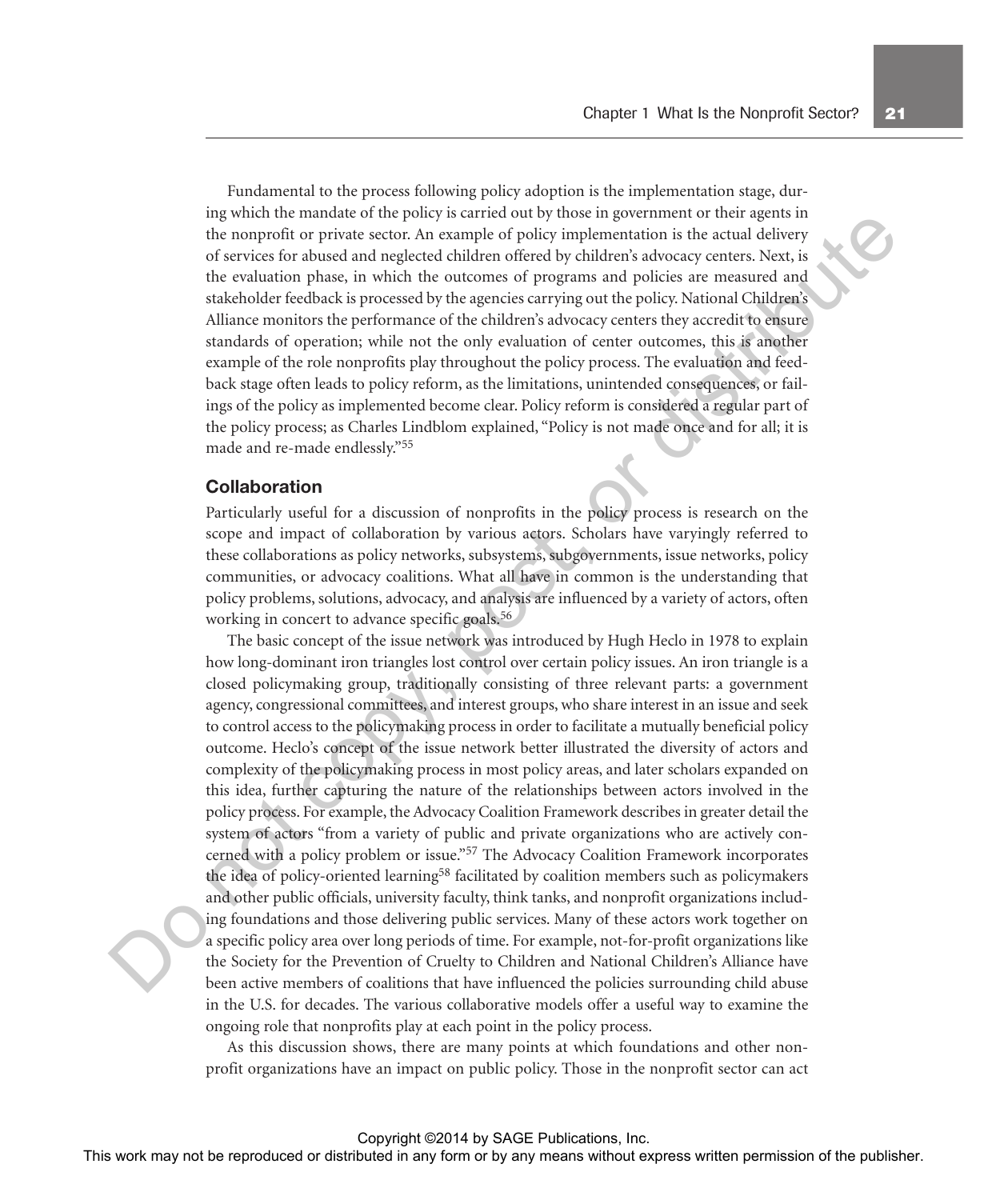as policy entrepreneurs, identifying public problems and bringing them to the government's agenda. Foundations and other nonprofit organizations are often vital in the policy formulation phase. During this process, nonprofits may be asked to participate in hearings, provide data, or submit position papers to assist policymakers in crafting a policy that will eventually win adoption. Once adopted, the complex process of policy implementation begins, often involving the division of responsibilities between governments at the local, state, and federal level, and the use of outside service contractors. Increasingly, nonprofit organizations are engaged in direct implementation of public programs and policy as they deliver public services. The sector also has an important role to play in the policy evaluation and feedback process, particularly when the clientele of nonprofit organizations are affected, or when services have been delivered by a not-for-profit organization.

 Further, not-for-profit organizations exist independently of government institutions, engage in public activity, and make public policy decisions every day—for example, deciding the content and location of recreational programs for senior citizens; choosing how and where to feed the homeless; and determining which concert, play, or art exhibit is most appropriate for their communities. On the other hand, they also operate within the constraints of tax policy, employment law, and policies that prescribe accountability over their finances and governance. In the course of addressing collective action dilemmas, meeting public needs, and defining public problems, not-for-profit organizations continually affect and are affected by public policy. This, of course, has far-reaching implications for the management of organizations in the nonprofit sector. Society's best interests are at risk if a not-for-profit organization is given tax-exempt status, receives federal or foundation grants, is tasked with direct service delivery, and encouraged to participate in the policy formulation and implementation processes when that organization is ill-equipped for these responsibilities. While issues of nonprofit management are addressed more specifically in Chapters 11 to 14, it is important to keep in mind that due to the symbiotic nature of the nonprofit sector and public policy, good management techniques are important beyond their impact on any single organization. From the rest in the repression of the representation in the representation of the representation or  $\sim$  any form or any means with  $\sim$  by any means with  $\sim$  by any means with  $\sim$  by any means we can compute the publi

 At this point it should be clear that the nonprofit sector is integral to the policy process, is often limited by policy mandates, and is frequently responsible for public policy action. Accordingly, it is inadvisable to work in or study the nonprofit sector without a basic understanding of its relationship to public policy and the policymaking process. Likewise, we argue that given the frequency with which not-for-profit organizations deliver services that were once delivered by government, policymakers and public sector employees must also understand the workings of the nonprofit sector. Facilitating understanding of the interrelatedness and often interdependence of not-for-profit organizations and public policy is the aim of this book.

#### **OUR APPROACH**

 The book is comprised of three parts: Fundamentals and Environment of the Voluntary Sector, Strategies of Not-for-Profit Organizations, and Management Issues. Each section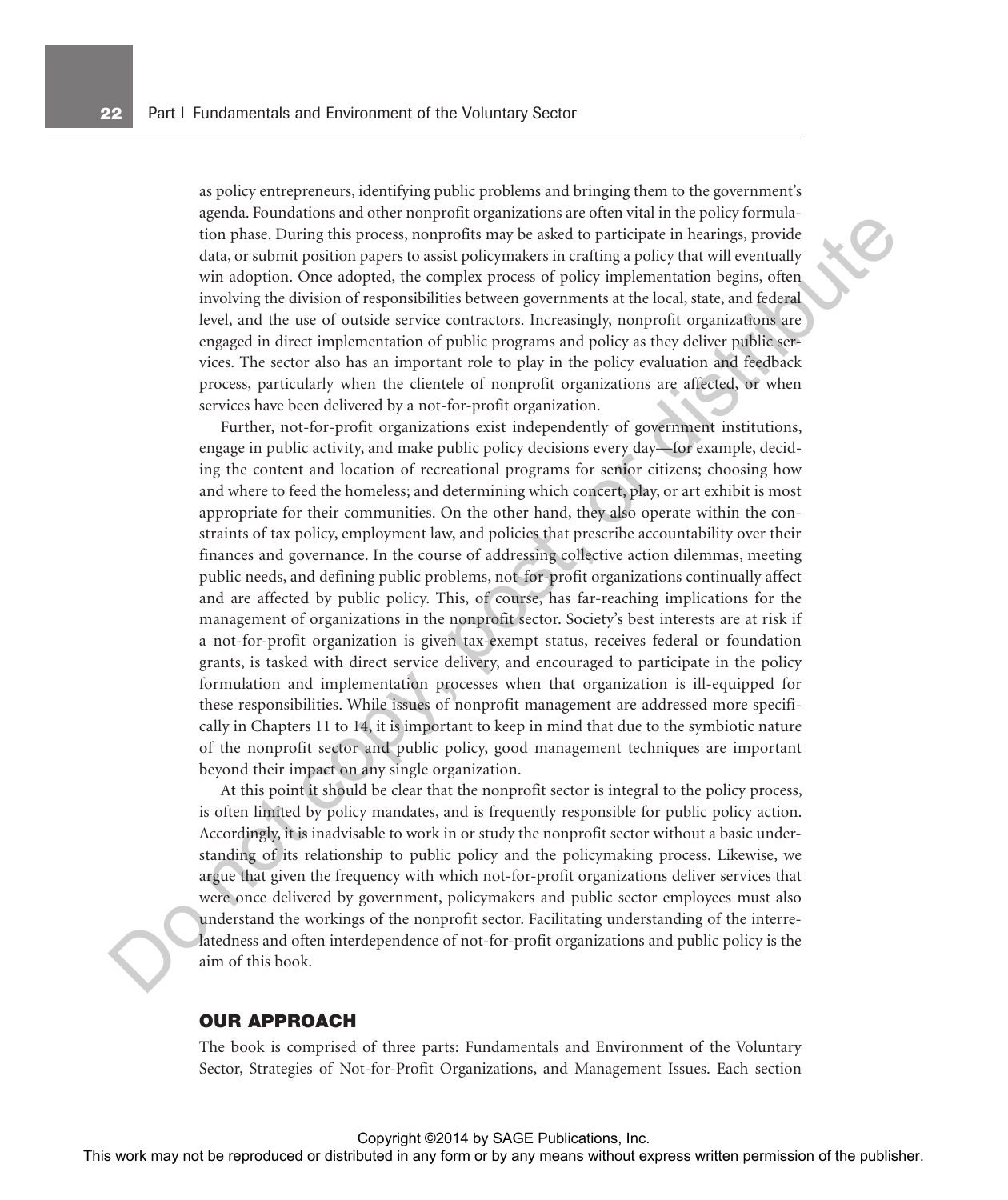focuses on the important relationship between public policy and the nonprofit sector; accordingly, each chapter begins by highlighting the policy implications of the nonprofit issues discussed therein.

 In some instances nonprofits are policy actors and in others nonprofits are affected by public policy decisions; in all cases, nonprofits are inextricably linked to the world of public policy. (See Figure 1.2.) Throughout the text we argue that nonprofits and public policy interact in four primary ways:

- 1. nonprofits make policy, for example, by opening their doors and providing services to the public to implement solutions to public problems;
- 2. nonprofits influence policy through efforts such as advocacy and lobbying;
- 3. nonprofits are affected by public policy, such as laws which encourage use of nonprofit service providers; and
- 4. nonprofits are subject to public policy, such as state and federal regulations regarding the handling of donor funds.

 These categories illustrate the interlocking relationship between nonprofits and public policy; thus, they are depicted in Figure 1.2 as pieces of a puzzle.

 We view the relationship between nonprofits and public policy as symbiotic, a union marked by reciprocity and overlap. Understanding the nature and impact of this

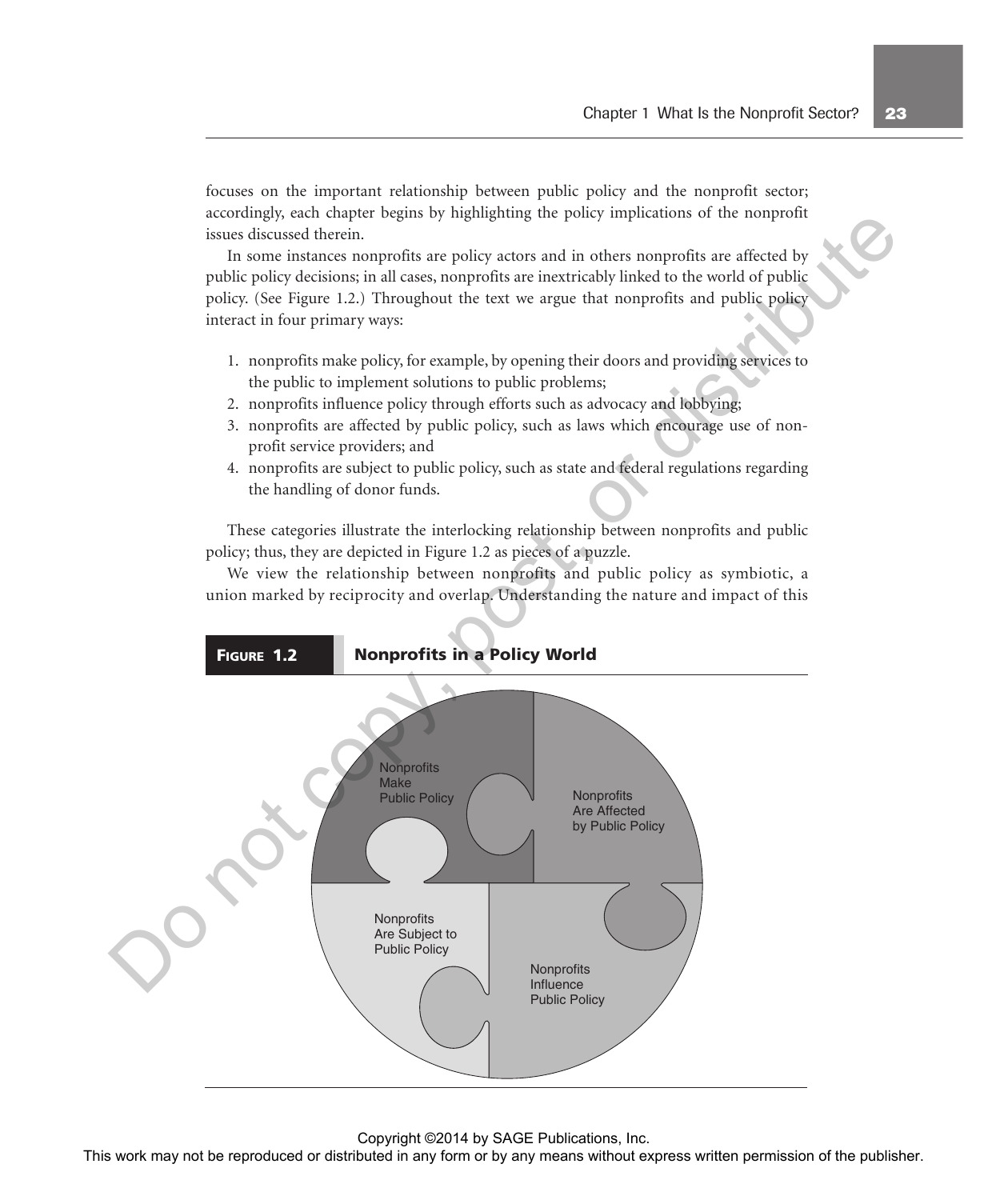interrelatedness is the focus of this book. At the same time, we highlight the skills and strategies with which nonprofit organizations must be equipped in order to pursue their missions and get the most from their relationships with the public and for-profit sectors.

 Part I, Fundamentals and Environment of the Voluntary Sector, is an overview of the nonprofit sector as a whole. Chapters in this section are designed to define and identify the different types of not-for-profit organizations and provide the theoretical basis for the existence of the nonprofit sector, as well as its relationship to public policy and government at the federal, state, and local levels. Part II, Strategies of Not-for-Profit Organizations, focuses primarily on the role of nonprofits as actors within the policy process—that is, how their operations influence public policy and the alleviation of public problems. The chapters throughout Part II address the major strategic planning topics for nonprofits, including developing and adhering to mission, vision, and organizational goals, lobbying and policy advocacy, and issues of organizational ethics and accountability. In addition, the relevance of marketing for nonprofits and the growing trend to brand one's organization and product are discussed. States are well as the rest may be reproduced to the relation or the relationship with the publisher of the relationship or the relationship or the relationship or the relationship of the relationship of the relationship

 Finally, Part III, Management Issues, emphasizes the nuts and bolts issues of operating a not-for-profit organization. Throughout the chapters in this section, public policy is highlighted with regard to how local, state, and federal legislation affects the day-to-day activities and management of nonprofits—that is, ways in which nonprofits are acted upon by public policies. It is important for nonprofit organizations to address capacity and long-term viability; thus, general issues of administration such as budgeting, management, funding, and evaluation are the focus of this section. Finally, because some personnel issues in the not-forprofit sector are unique, this section delves into the role of volunteers and creating effective relationships between executive directors and boards of directors; their decisions and the work that they do have a significant impact on the lives of individual citizens and society at large.

 We believe that all not-for-profit organizations are affected by public policy and that many affect policy as well. Some nonprofits are founded specifically to pursue policy change while others influence policy inadvertently. Regardless of intent, voluntary sector organizations have an important role to play in the arena of public policy; therefore, throughout this book nonprofit management is discussed with an emphasis on the public consequences of not-for-profit action. In the end, our goal is to equip managers in both the nonprofit and public sectors with the information they need to navigate the complexities of managing nonprofit organizations in a policy world.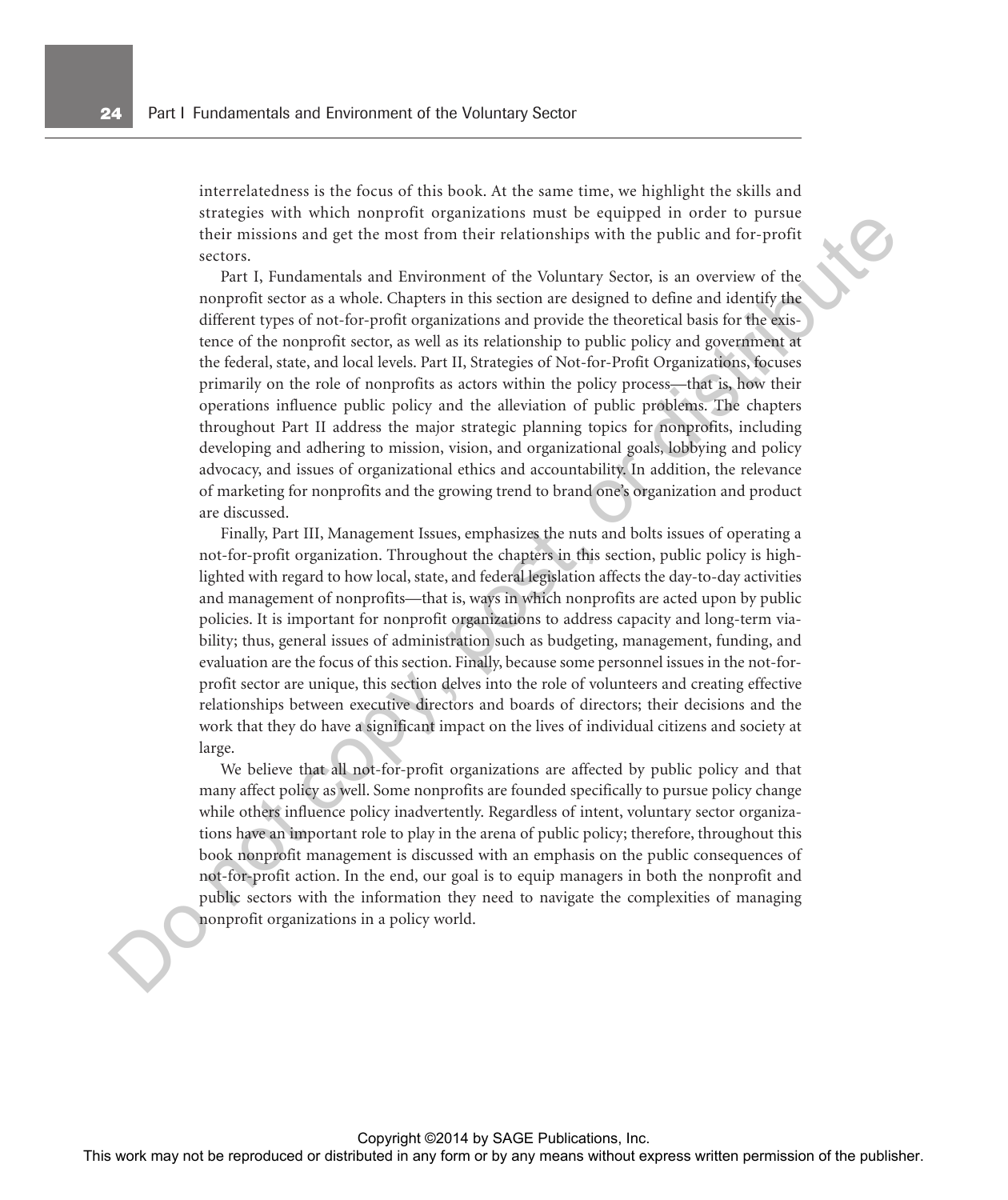## **QUESTIONS FOR REVIEW**

- 1. The nonprofit sector has been an important part of U.S. society since its beginnings; why have we only recently begun to recognize its importance?
- 2. The nonprofit sector has grown dramatically in recent decades. What does this growth mean for the provision of public goods and services by the public (government) sector?
- 3. Identify examples of collective action problems other than those being addressed by the Blue Ridge Conservancy. Discuss how and why not-for-profit organizations address problems such as these.
- 4. Discuss how foundations are in a unique position to influence public policy. Give an example of how foundations work in cooperation with public charities to identify and address public problems.

#### **ASSIGNMENT**

Because the Statute of Charitable Uses has had such a long-lasting impact on the legal framework and policy orientation of nonprofits, access the article "The Political Use of Private Benevolence: The Statute of Charitable Uses," by James J. Fishman, at http://digitalcommons. pace.edu/lawfaculty/487. Read pp. 28–43 and pp. 49–61 and compose an essay that addresses the following questions: The nontropic may not be reproduced or distributed in any form or by any means which may not be reproduced at the reproduced or distributed in any means with the produced in any means with the publisher. The matter of the

- 1. Why was the Statute of Charitable Uses (1601) deemed necessary by both the public and the government? What public problems/needs was the law designed to address?
- 2. How does the history of the statute inform your understanding of the scope and function of the nonprofit sector in the United States? Consider which activities were deemed charitable and which were not, the role of local governments as well as the national government, and issues of accountability.

## **SUGGESTED READINGS**

Fishman, James J. "The Political Use of Private Benevolence: The Statute of Charitable Uses" (2008). *Pace Law Faculty Publications.* Paper 487, http://digitalcommons.pace.edu/lawfaculty/487.

- Foundation Center. *Foundation Fundamentals*, 8<sup>th</sup> ed. Washington, D.C.: Foundation Center, 2008.
- Hammack, David C., ed. *Making the Nonprofit Sector in the United States.* Bloomington: Indiana University Press, 1998.

Hardin, Garrett. "The Tragedy of the Commons." *Science* 162 (December 1968): 1243–1248.

Prewitt, Kenneth, Mattei Dogan, Steven Heydemann, and Stefan Toepler, eds. *The Legitimacy of Philanthropic Foundations.* New York: Russell Sage Foundation, 2006.